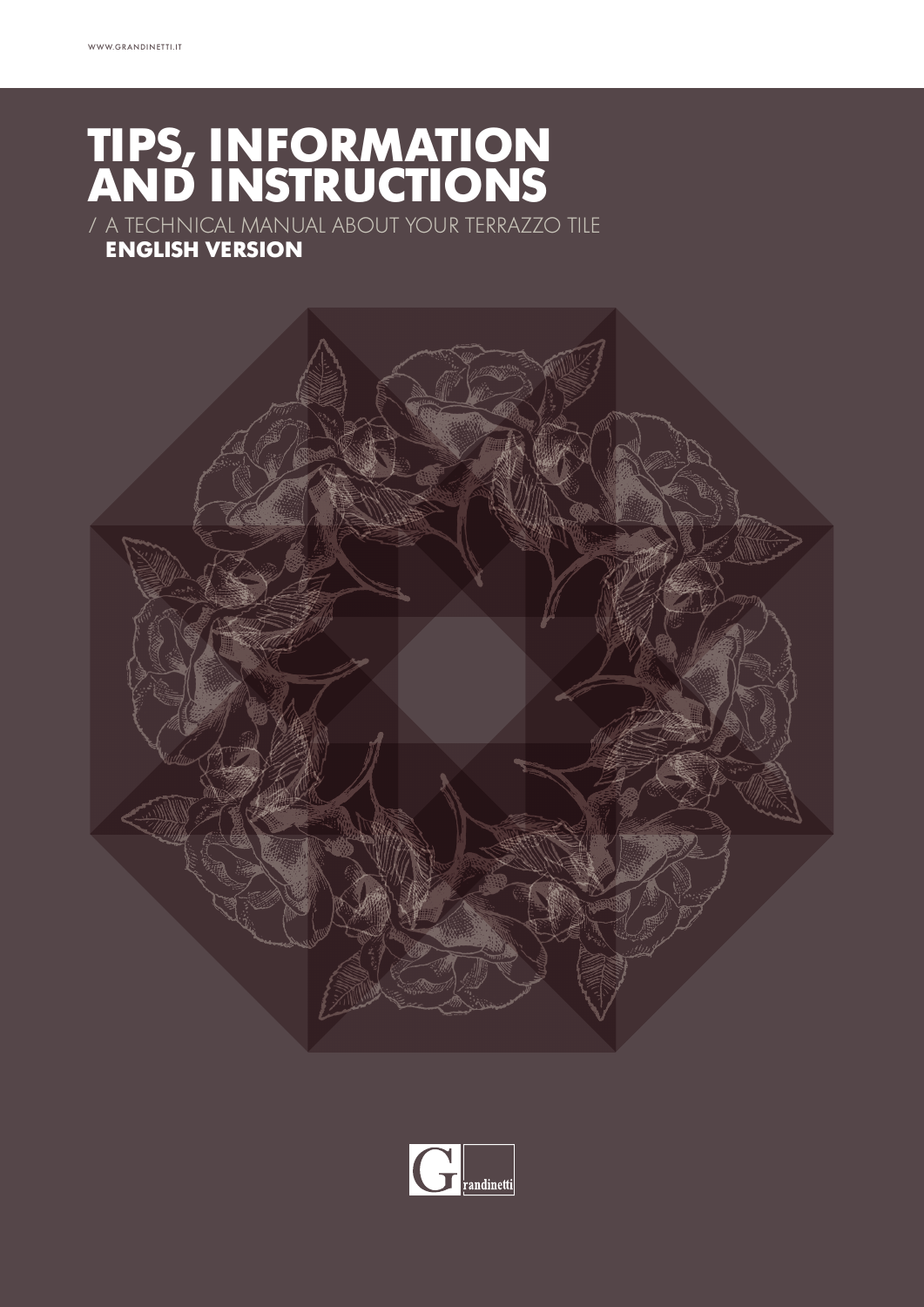# **INDEX**

#### **INTRODUCTION**

#### **CONTEMPORARY PRODUCTION**

#### **MANUFACTURING PROCESS**

#### **FLOORS TILES**

- TERRAZZO TILES / GRA VENEZIANA / ROMANORUM OPUS MUSIVUM / MOSAICS
- PASTINA
- ANIMA
- PIETRINI/FLOORS FOR OUTSIDE
- **NOTES ABOUT FLOORS**
- **WALL COVERINGS**
- **ACCESSORIES**
- **INFORMATION AND SUGGESTIONS**
- **TONES**
- **GENERAL NOTES**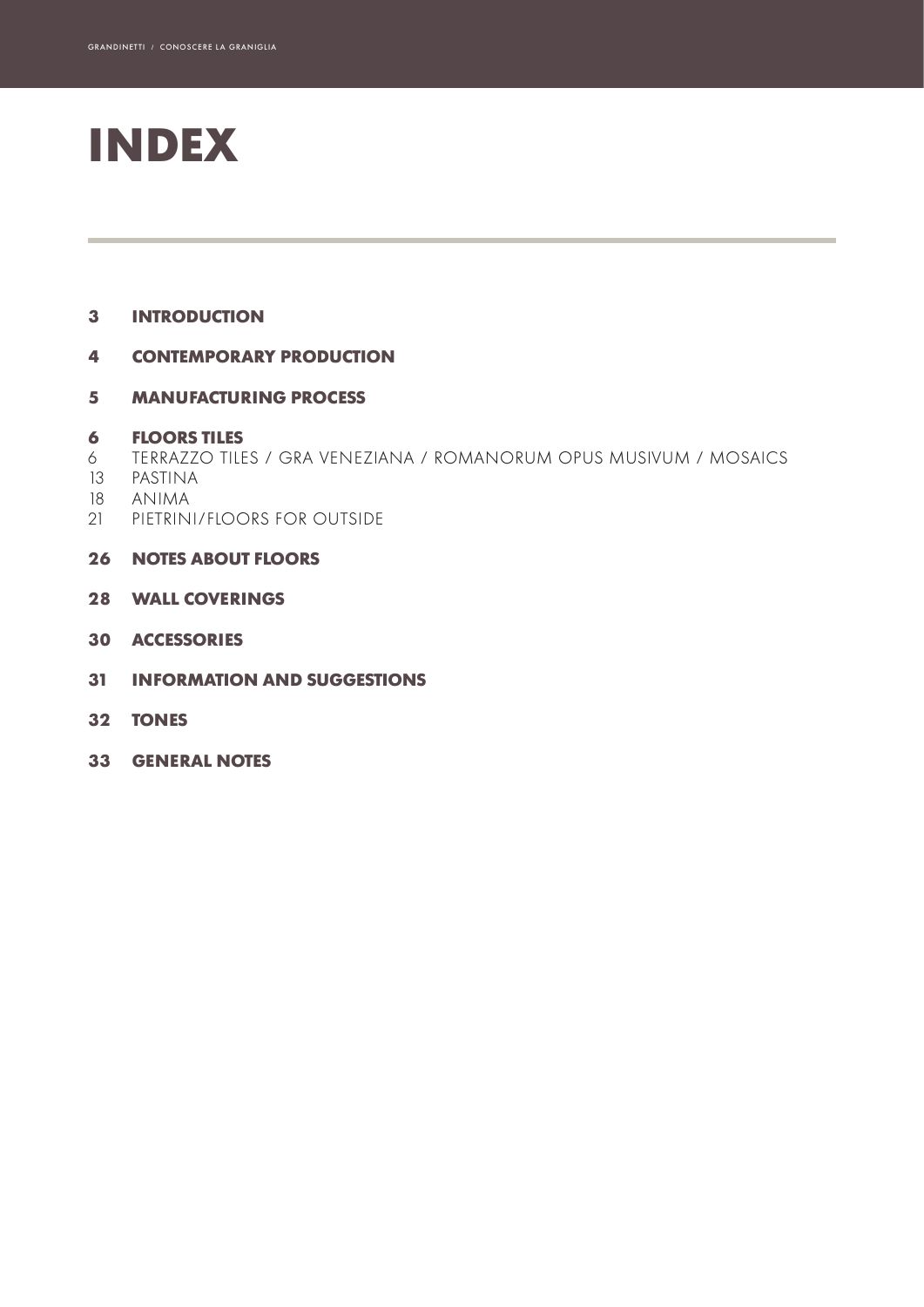## **INTRODUCTION / A BRIEF HISTORY**

The Terrazzo tile production dates back to the end of the XIX century. It coincides with the invention and industrial application of concrete, used in this case as an adhesive to cement together chips of a variety of marble -hence the wide range of colours, which is a typical property of the product. The resulting mixture is cast in different shapes and size by pouring it into moulds.

It is not easy to trace the place where the terrazzo tiles production actually began. It is likely to have been right in San Severino Marche, by the friars of a local religious community. The town became later, during the 1950's, the most important production centre of tiles in Italy.

We can consider the terrazzo tile to be a derivation of the cement tiles, largely used in the late 1800's and early 1900's flooring of mansions and houses. The finer grinding of the marble and the mixture with hydraulic binders and natural oxides are characteristic features of the terrazzo tile.

Grandinetti was founded in 1902 in San Severino Marche and it has been active without interruption since, specializing in such production.

Project, style and artistic quality are undoubtly inspired to the wonderful Terrazzo alla Veneziana floorings, which were entirely realized on site. They still decorate nowadays some of the most beautiful villas in Italy, such as Palladio's villas. Easily, the tile can be seen as a "prearranged" Veneziana flooring.

The use of decorationsornamental motifs has certainlyCentainly contribuited to add value to terrazzo floors, with Greek frets, border decorations and carpet-like decorations enriching a solid colour background enriching a background in solid colour.

Such decorations decorations -classics today- wereere developed during the first decades of the twentieth century. They areThey are classified as geometric and floral, according to the main cultural trends of the time – Liberty (1910/1920), called Floral in Italy, and Futurism (1930/1940), in which geometric patterns are preferred. Since then, the Tile has featured high quality and long life, in addition to exceptionally crafted design, so much as to be used in the complete restoration of period mansions and villas, with superb results.

Those artistic creations are now under the patronage of the Superintendence for Architectural Heritage.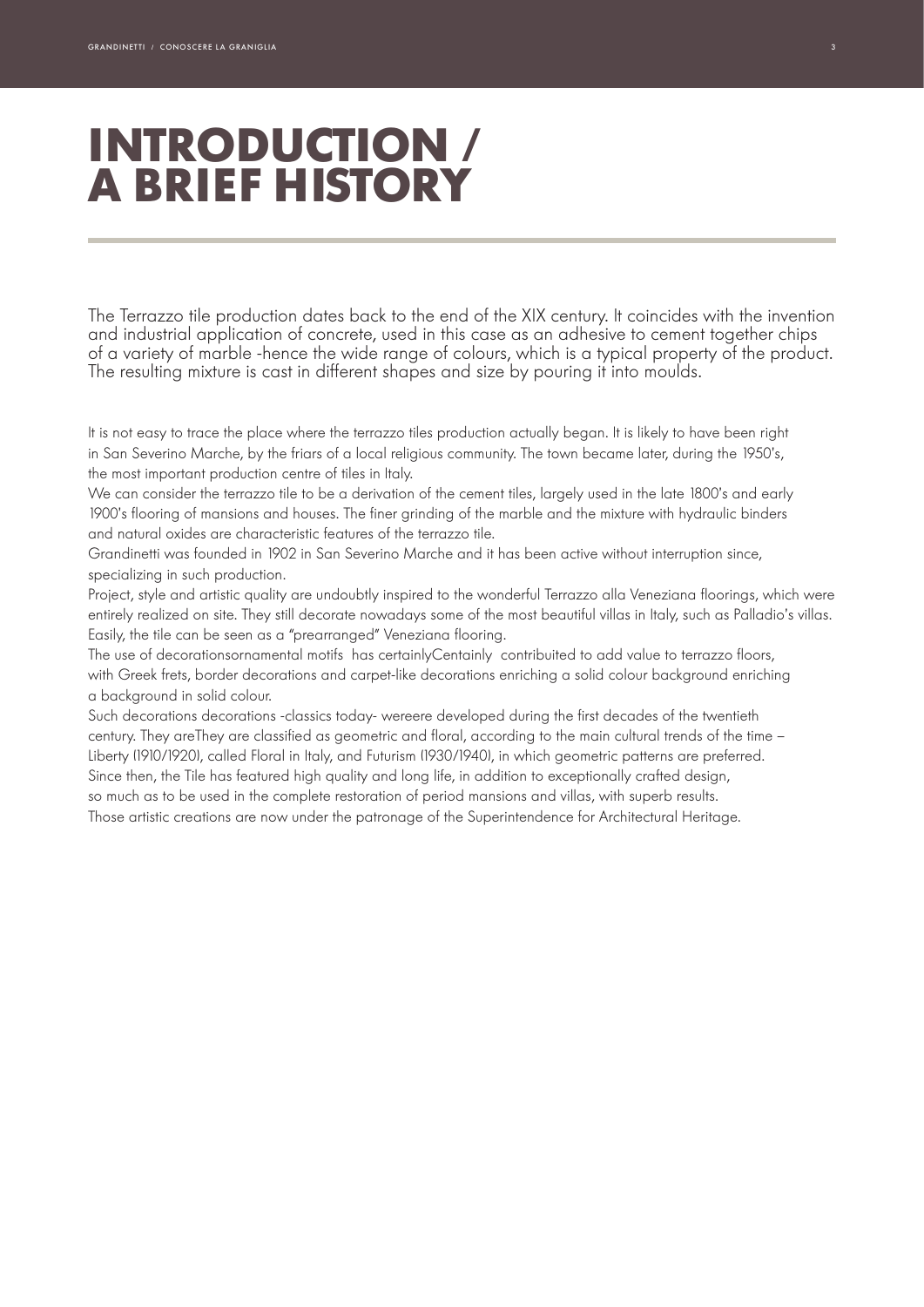## **CONTEMPORARY PRODUCTION**

Over the last decade, the use of terrazzo floors has been gaining success again, after a period in which other materials had been preferred.

It is thanks to the skilful use of this product in high quality restoration, a market segment that becomes more important year by year, that the beauty and high quality of terrazzo floors is so much appreciated today. New manufacturing techniques have been developed, providing remedy to the weak points in production. The following have contribuited to the success.

- A protective process, carried out with specific products that preserves the tiles in use from permanent stains.
- The availability of polished finishing that makes not necessary a complete polish after tiling.
- The easy commercial availability.

More recently, the terrazzo tile entered the world of interior covering in bathroom and kitchen, providing specific décor solutions such as mosaics, finishing bulls, tops for shaped shelves, mirror frames (see on Decem Tassellatum catalogue). As a niche product, the terrazzo tile has a small market share, but an important one, given its high quality and prestige. It is also remarkable the use in the restoring of public buildings, churches, historic buildings, besides to a large application in refined projects for private customers. In this context, also the cement tile is used.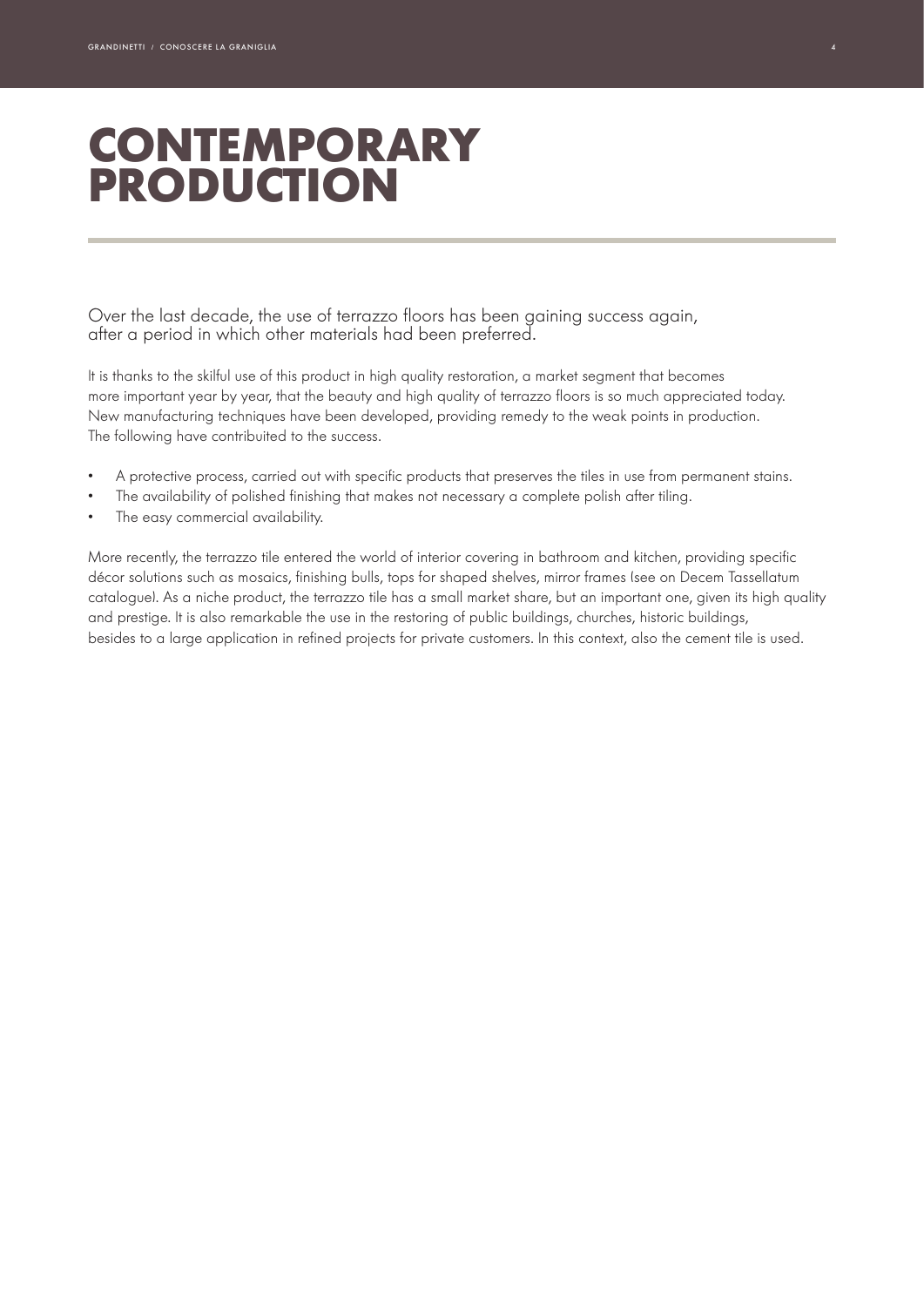# **MANUFACTURING PROCESS**

As said above, cement tile and terrazzo tile are both produced by mixing marble chips for the terrazzo — or finely ground marble — for the cement tile — with cement and natural oxide. The mixture is then cast into moulds.

Still today, the product is hand-made, with special attention to the realization of motifs. The whole process follows the traditional handmade manufacturing method. A rotative press is used for the production of the double-layer, solid-colour tiles, as well as for the one-layers.

> **TILE SECTION** EXAMPLE OF THE FORMAT CM 20X20



CM 1,2

À

UNDER LAYER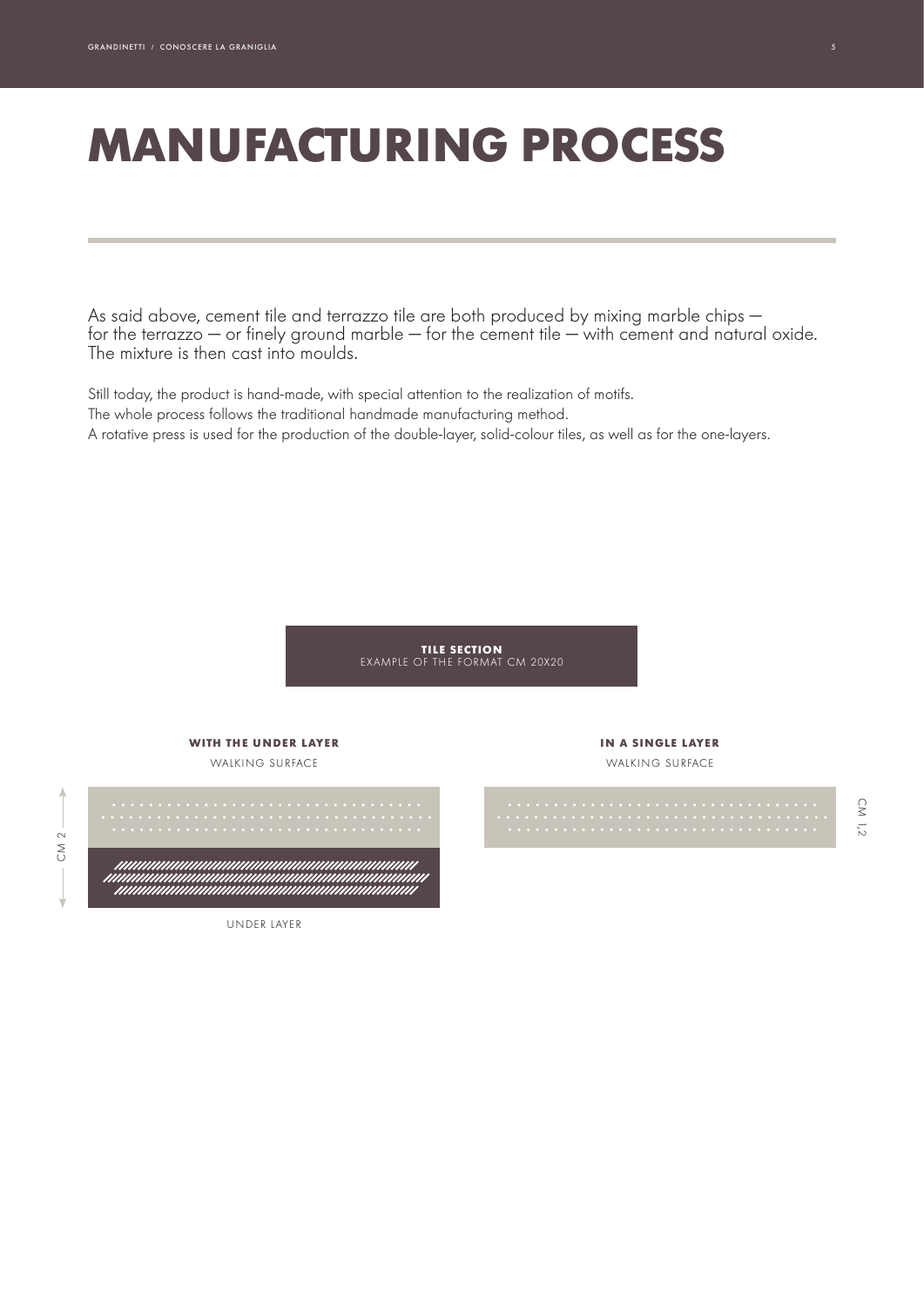## **FLOOR TILES** / GRANIGLIA / GRA VENEZIANA / ROMANORUM OPUS MUSIVUM / MOSAICI

/FRAGMENTA

#### **INTRODUCTION**

These tiles are made of a mixture of marble granules or chips and mineral powder with cement, water and natural colourings. They can be either smooth or matt, and need to be polished after laid. All the tiles undergo a smoothing process in the factory and can be polished after laid. A special protective finish is needed after laid.

#### **SIZE, SHAPE AND WEIGHT**

10x10x1 .2 cm – Kg/sqm 30 20x20x1 .2 cm – Kg/sqm 30 25x25x1 .3 cm – Kg/sqm 32 40x40x1 .7 cm – Kg/sqm 40.5 40x40x2 cm – Kg/sqm 50 60x60x1 .7 cm – Kg/sqm 40.5 60x60x2 cm – Kg/sqm 50 Hexagon side 11 .50 cm – Kg/sqm 30 Hexagon side 14.43 cm – Kg/sqm 30 special sizes by request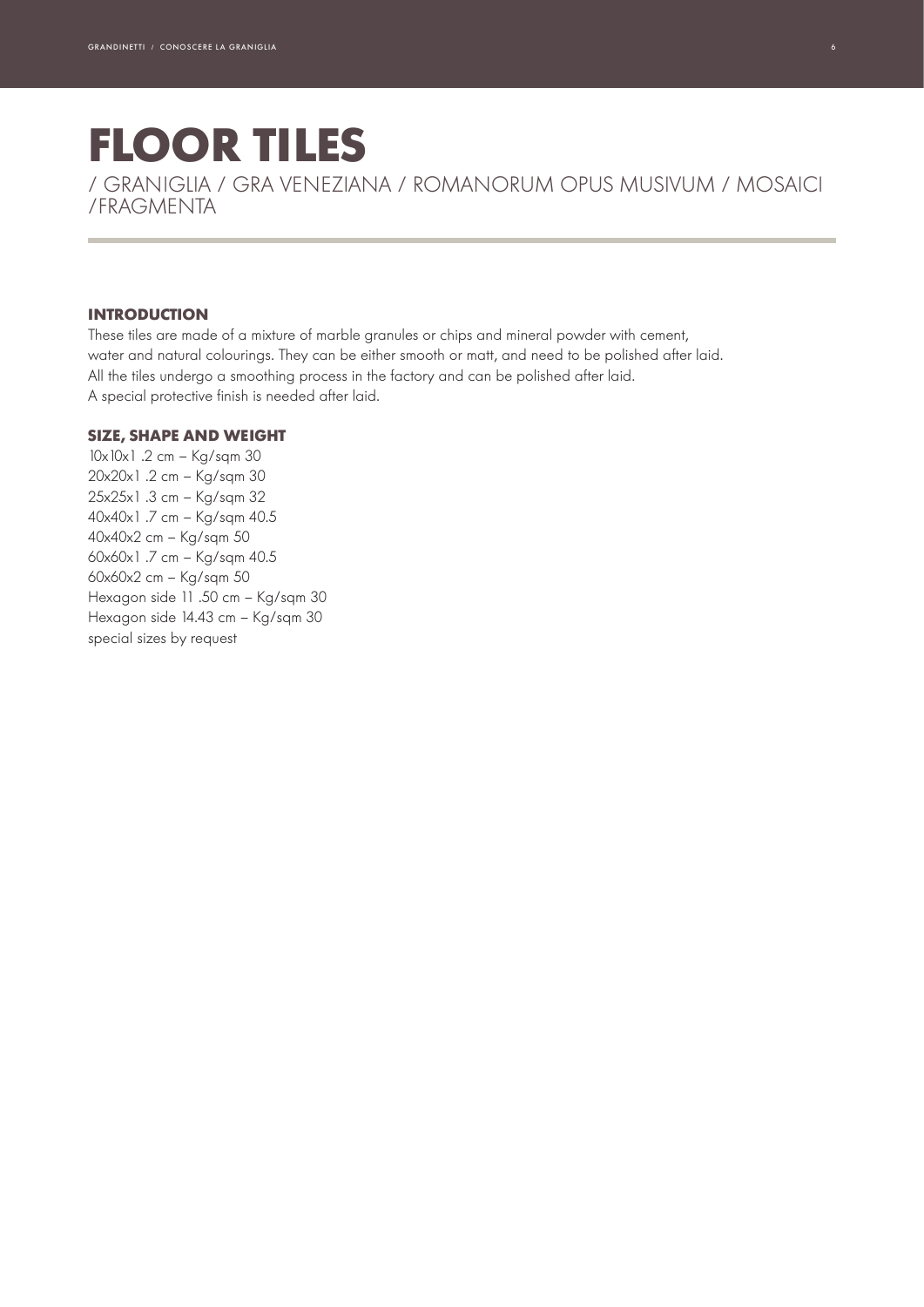### **OPAQUE FINISHED TILES**

#### **SUBSTRATE**

It is important to prepare a well compressed tile foundation, clear from grease, oil dust and scaling. When cracks would be present on the screed, we recommend to fill them with suitable material. The screed should have a proper maturation period before tile laying.

#### **LAYING**

For the installation, use an appropriate high-performance adhesive such as Mapei Keraflex Maxi S1 o Kerakoll H40 flex. Please follow instruction for use. Remove any trace of glue from the surface and the gap between tiles.

#### **LAYING WITH MORTAR**

See page 22-23: Sandstone tiles/outdoor floors laying.

#### **JOINTS**

We provide grout in a wide range of colours or grout in neutral colour and an appropriate amount of colourants to obtain the shade desired. Please wait for the prescribed time for the adhesive hardening before applying the grout (7/8 days at least). Leave a 2 mm\* gap between the tiles. In case of contrast in colours (e.g. black grout on a white floor), we recommend the use of a specific protective before-grouting product, and the carrying out of a preliminary test.

*\* European Standard normative recommend to lay floors leaving gaps between tiles, in order to prevent coming off and cracking of the tiles. However, the Terrazzo Tiles are placed in contact, following tradition. A liquid grouting is requested in this case, using a large putty knife to make the fluid paste seep in the commissures.*

#### **POLISHING**

In order to achieve best results, the floor should be even, with a maximum difference in level of 1 mm between tiles. Use abrasive grindstone minimum 60 grit. An extra rough grindstone could cause damage to the tiles. Please wait for the prescribed time for the hardening of adhesive and grout. Restore the grouting with coloured grout in case it had been taken off with the first polishing. After polishing, let the floor dry out free from any kind of covering (paper, cardboards, plastic, etc.).

#### **WASHING INSTRUCTIONS**

Do not use acid detergents, wax removers and alkali products, as they cause damage to tiles and polish. The neutral cleaner FILA CLEANER, in a 1:30 dilution in warm water, is suitable for the purpose. Apply with a soft, non-abrasive disc for machine cleaning, or a mop.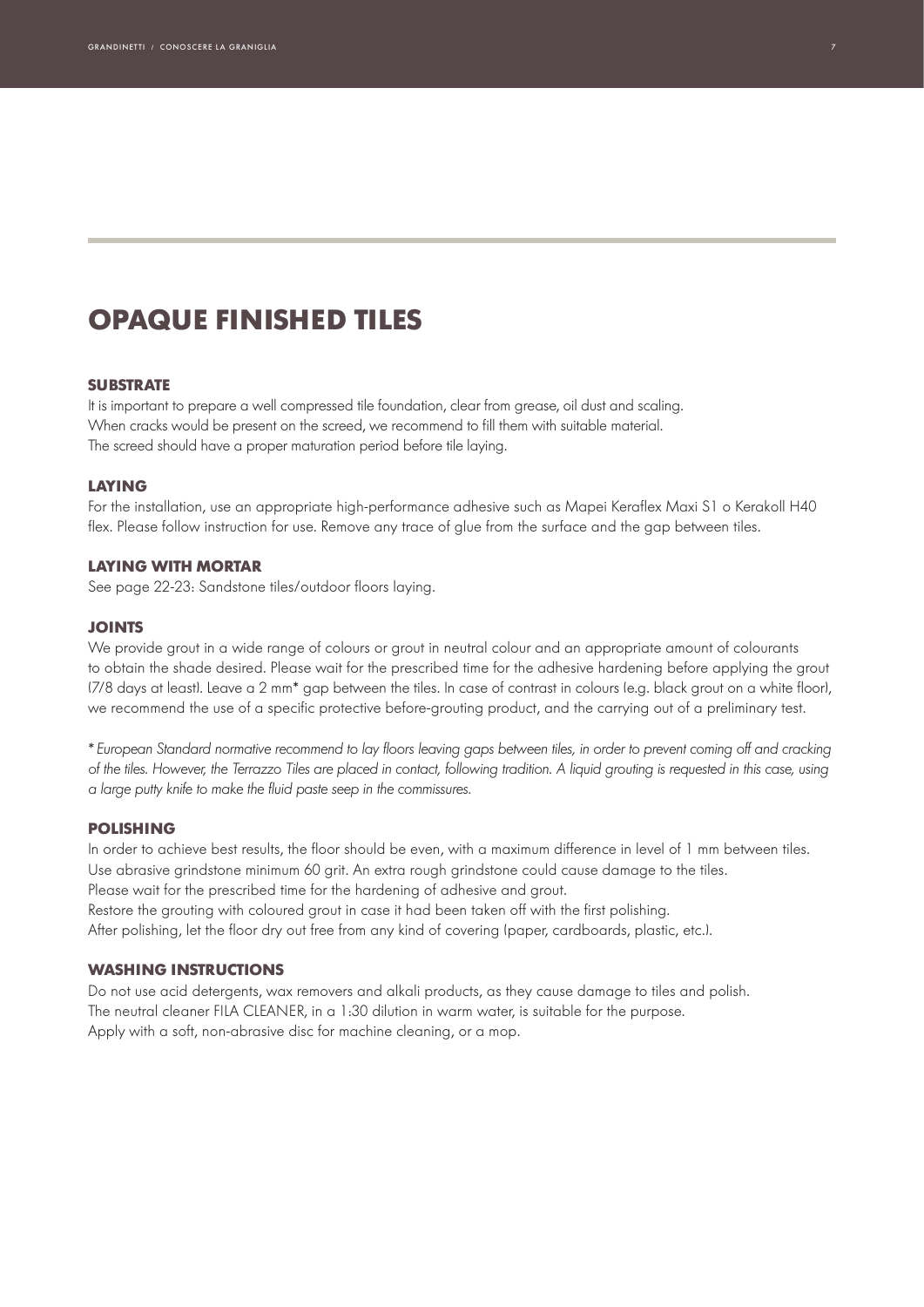#### **SPECIFIC TREATMENTS**

#### **Wax coating**

Apply FILA MP/90 stain repellent on the clean, dry floor. Use a paint brush, a cloth or a proper applicator. When dry, remove the exceeding product with FILA SOLV, using a cloth. After a 24 hours wait, the floor can be polished with one or two coats of FILA CLASSIC wax, the second coat applied two hours after the first. Buff using a floor polisher with white tool disc or a woollen cloth.

#### **Kitchen and bathroom wall coverings**

For a better stain repellent effect, apply a coat of HYDROREP (waterproofing) with pasting brush. Apply then a coat of FILOFAB (oil repellent), 24 hours later. Both products do not change the original appearance of the tiles.

#### **MAINTENANCE**

#### **Ordinary cleaning**

Wash the floor with a solution of Fila Cleaner in warm water (1:30). Use monthly Fila Classic in water (2/3 glasses in a bucket of water) to preserve the wax coating. To remove wax completely, use a solution if Fila PS/87 in water (1:5).

#### **STORAGE**

Keep in dry, covered place. Rain and humidity may penetrate the material, causing damage. Install the floor in short, so as to prevent efflorescence forming and colour fading.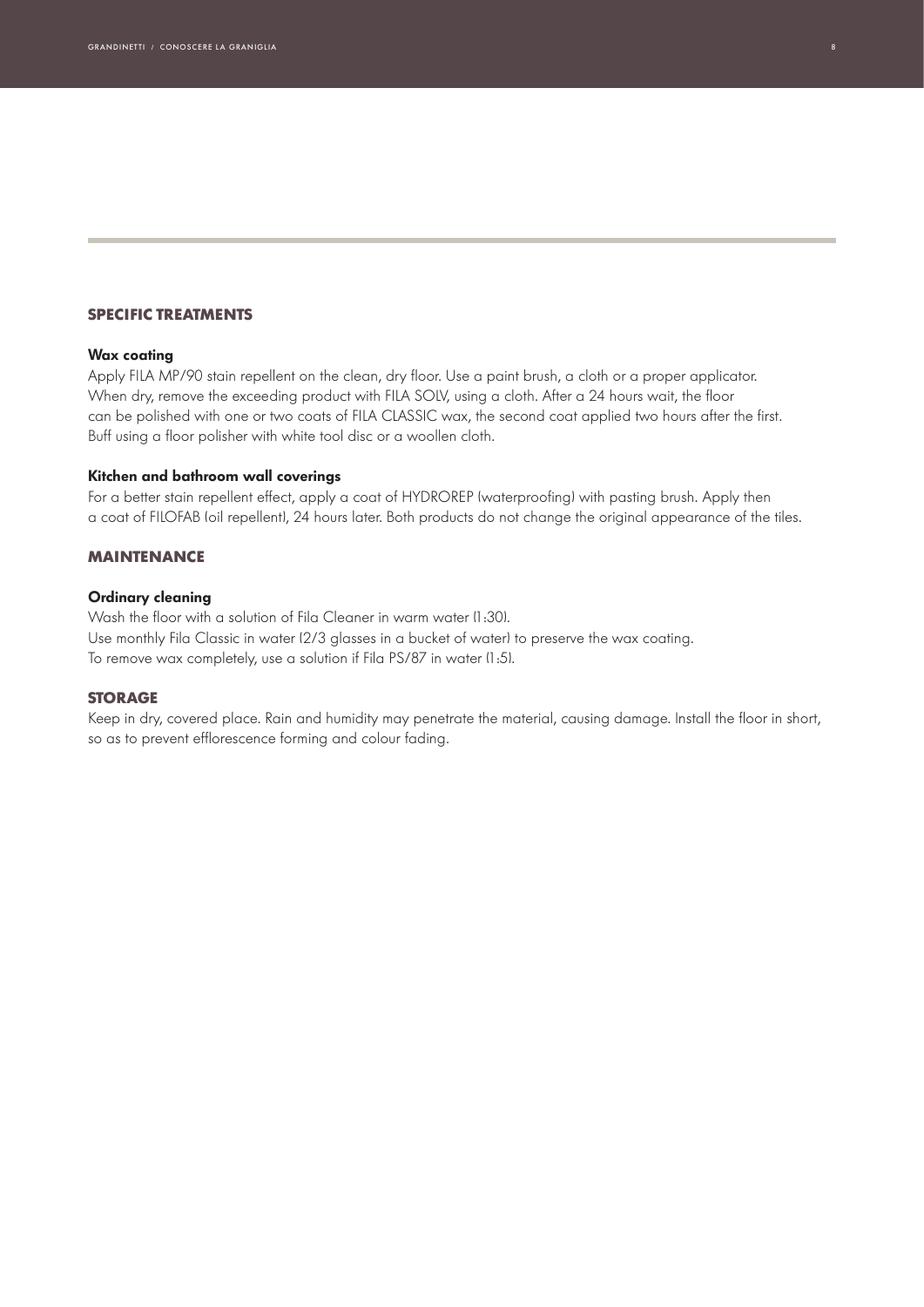### **POLISHED TILES**

**/ MATT / ANTIQUE / POLISH AND BEVELLED** 

#### **SUBSTRATE**

It is important to prepare a well compressed tile foundation, clear from grease, oil, dust and scaling. When cracks would be present on the screed, we recommend to fill them with a suitable material. The screed should have a proper maturation period before tile laying.

#### **LAYING**

For the installation, use an appropriate high-performance adhesive such as Mapei Keraflex Maxi S1 o Kerakoll H40 flex. Please follow instructions for use. Remove any trace of glue from the surface and the gap between tiles.

#### **JOINTS**

We provide grout in a wide range of colours or neutral coloured grout and an appropriate amount of colourants to obtain the shade desired. Please wait for the prescribed time for the adhesive hardening before applying the grout (7/8 days at least). Leave a 2 mm\* gap between tiles.

We recommend to apply a specific protective product before grouting. Coloured resin grout can be used as well. Rinse with water and mop when the grout becomes dry.

*\* European Standard normative recommend to lay floors leaving gaps between tiles, in order to prevent coming off and cracking of the tiles. However, the Terrazzo Tiles are placed in contact, following tradition. A liquid grouting is requested in this case, using a large putty knife to make the fluid paste seep in the commissures.*

#### **WASHING INSTRUCTIONS**

Do not use acid detergents, wax removers and alkali products, as they cause damage to tiles and polish. The neutral cleaner FILA CLEANER, in a 1:30 dilution in warm water, is suitable for the purpose. Apply with a soft, non-abrasive disc for machine cleaning, or a mop.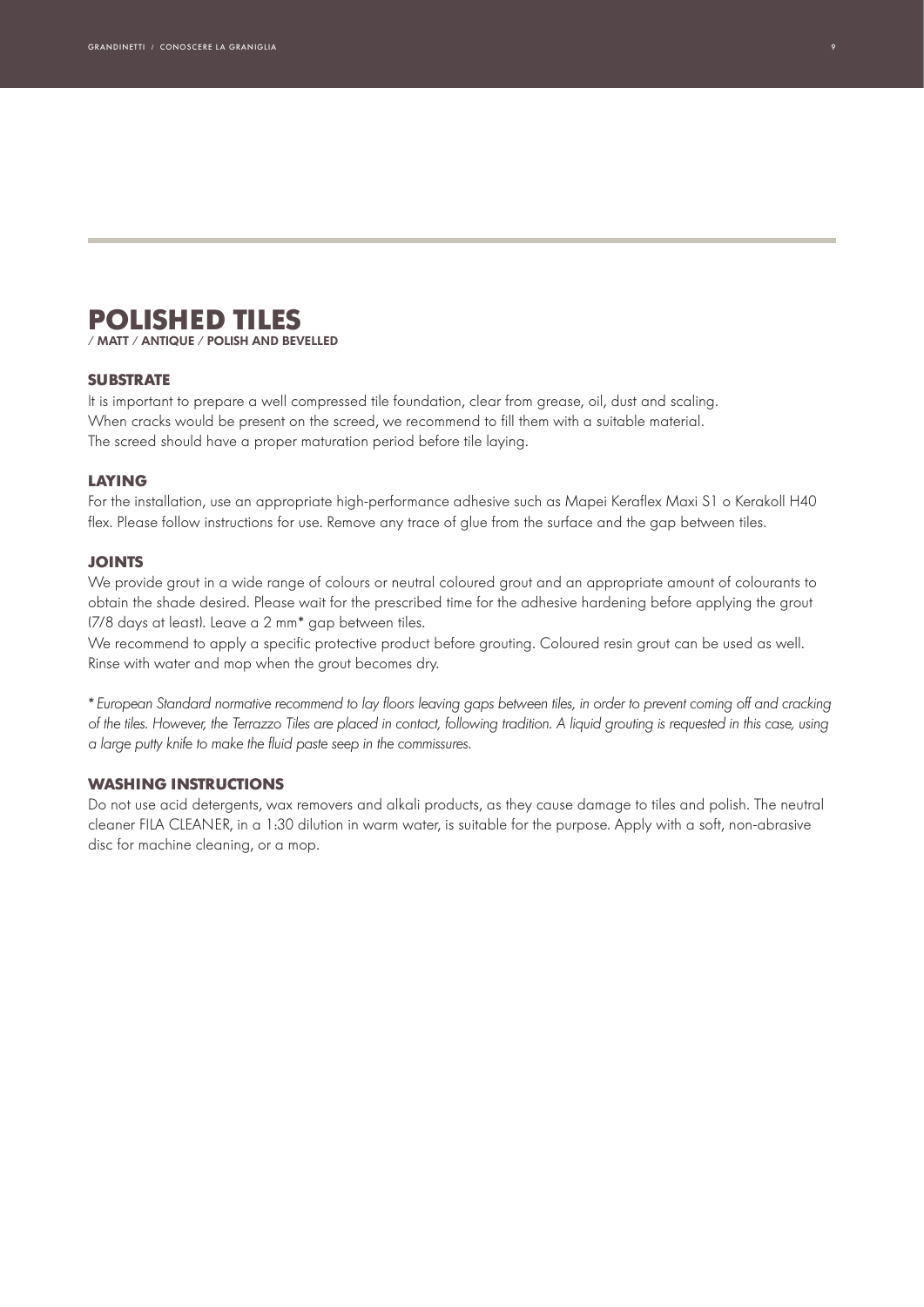#### **SPECIAL TREATMENTS**

#### **Wax coating**

Apply FILA MP/90 stain repellent on the clean, dry floor. Use a paint brush, a cloth or a proper applicator. When dry, remove the exceeding product with FILA SOLV, using a cloth.

After a 24 hours wait, the floor can be polished with one or two coats of FILA CLASSIC wax, the second coat applied two hours after the first. Buff using a floor polisher with white tool disc or a woollen cloth.

#### **Kitchen and bathroom wall coverings**

For a better stain repellent effect, apply a coat of HYDROREP (waterproofing) with pasting brush. Apply then a coat of FILOFAB (oil repellent), 24 hours later. Both products do not change the original appearance of the tiles.

#### **Extra cleaning**

Coloured stains: apply FILA SR/95 on the stain, then rinse well. Oil and grease stains: spray FILA NONSPOT on the stain. Brush when dry. Advice: The use of FILA SR/95 and FILA NONSPOT might take off wax from the floor. Repeat the wax treatment.

#### **MAINTENANCE**

#### **Ordinary cleaning**

Wash the floor with a solution of Fila Cleaner in warm water (1:30). Use monthly Fila Classic in water (2/3 glasses in a bucket of water) to preserve the wax coating. To remove wax completely, use a solution if Fila PS/87 in water (1:5).

#### **STORAGE**

Keep in dry, covered place. Rain and humidity may penetrate the material, causing such damage as efflorescence forming and colour fading.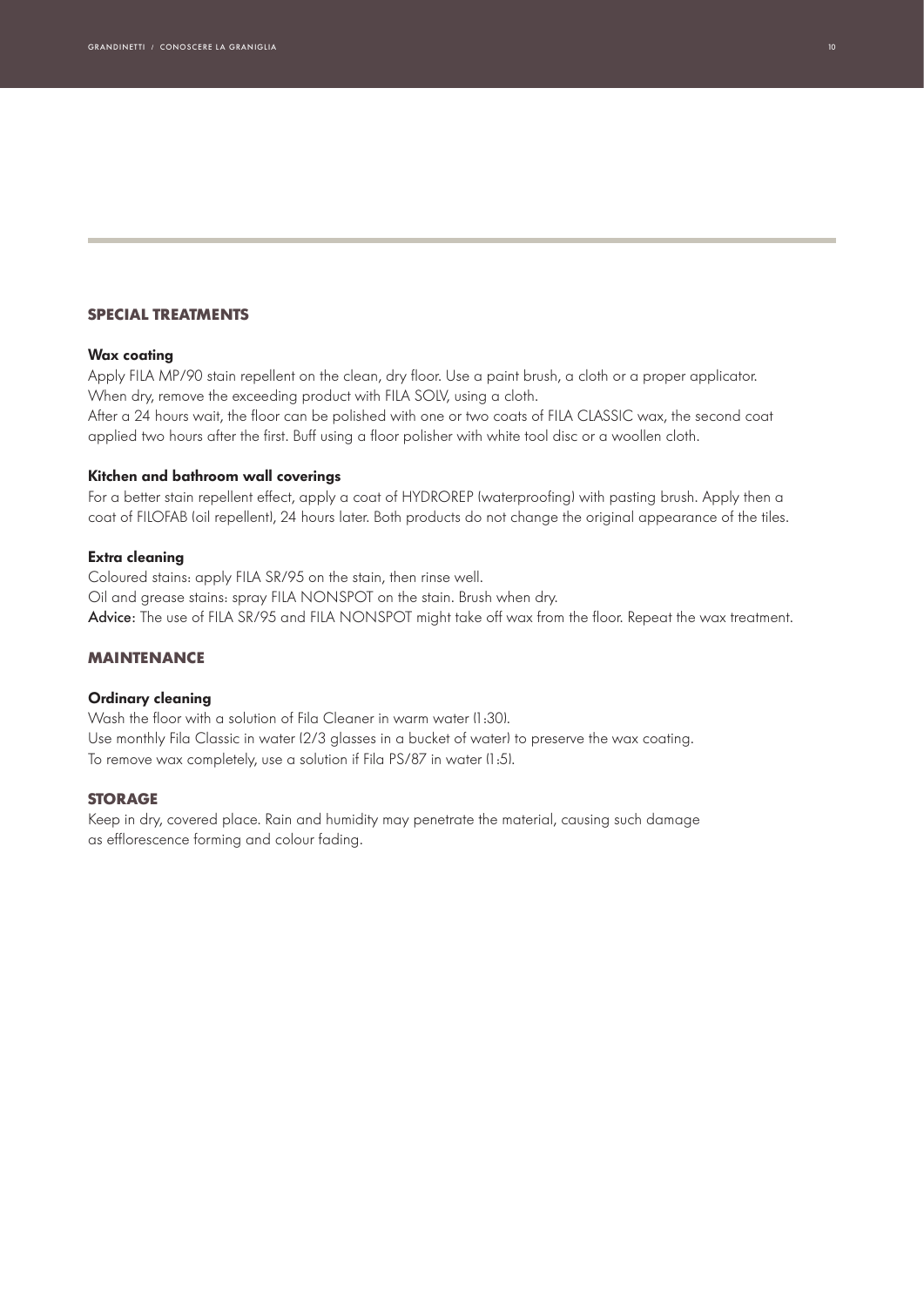| <b>GRANDINETTI SRL</b><br>Via O. Marziario, 2/4<br>62027 San Severino Marche IMCI<br>Tel. 0733645770 / Fax 0733979501<br>www.grandinetti.it<br>grandinetti@grandinetti.it |                |                                      | $\epsilon$           |
|---------------------------------------------------------------------------------------------------------------------------------------------------------------------------|----------------|--------------------------------------|----------------------|
| <b>GRANIGLIA TILES FOR INTERIORS</b><br>SINGLE-LAYERED: 20X20X1,2 CM / 25X25X1,3 CM / 40X40X2 CM / 60X60X2 CM<br>DUAL-LAYERED: 20X20X2,1 CM / 25X25X2,5 CM / 40X40X3,3 CM |                |                                      |                      |
| Composition: marble grit, ground marble, Portland 425 RK, colouring oxides when required, water.                                                                          |                |                                      |                      |
| <b>TEST</b>                                                                                                                                                               |                | <b>UNI EN 13748-1</b>                |                      |
|                                                                                                                                                                           | <b>RESULTS</b> | <b>NORMATIVE</b><br><b>REFERENCE</b> | <b>VALORE LIMITE</b> |
| Dimensions                                                                                                                                                                | Regular        |                                      |                      |
| Water absorption                                                                                                                                                          | 5,30%          | 4.2.6                                | Max 8%               |
| Breaking Load (20x20x1,2 / 25x25x1,3)                                                                                                                                     | 8,9 Mpa        | 4.2.4                                | Min 5 Mpa            |
| Breaking Load (40x40x2 / 60x60x2)                                                                                                                                         | 12,5 Mpa       | 4.2.4                                | Min 5 Mpa            |
| Breaking Load (40x40x3,3)                                                                                                                                                 | 5,4 Mpa        | 4.2.4                                | Min 5 Mpa            |
| Slip resistance polish                                                                                                                                                    | USRV 47        | 4.2.5                                |                      |
| Slip resistance antique finish                                                                                                                                            | USRV 31        | 4.2.5                                |                      |
| Slip resistance matt                                                                                                                                                      | USRV 13        | 4.2.5                                |                      |
| Reaction to fire                                                                                                                                                          | A <sub>1</sub> | 4.2.7                                |                      |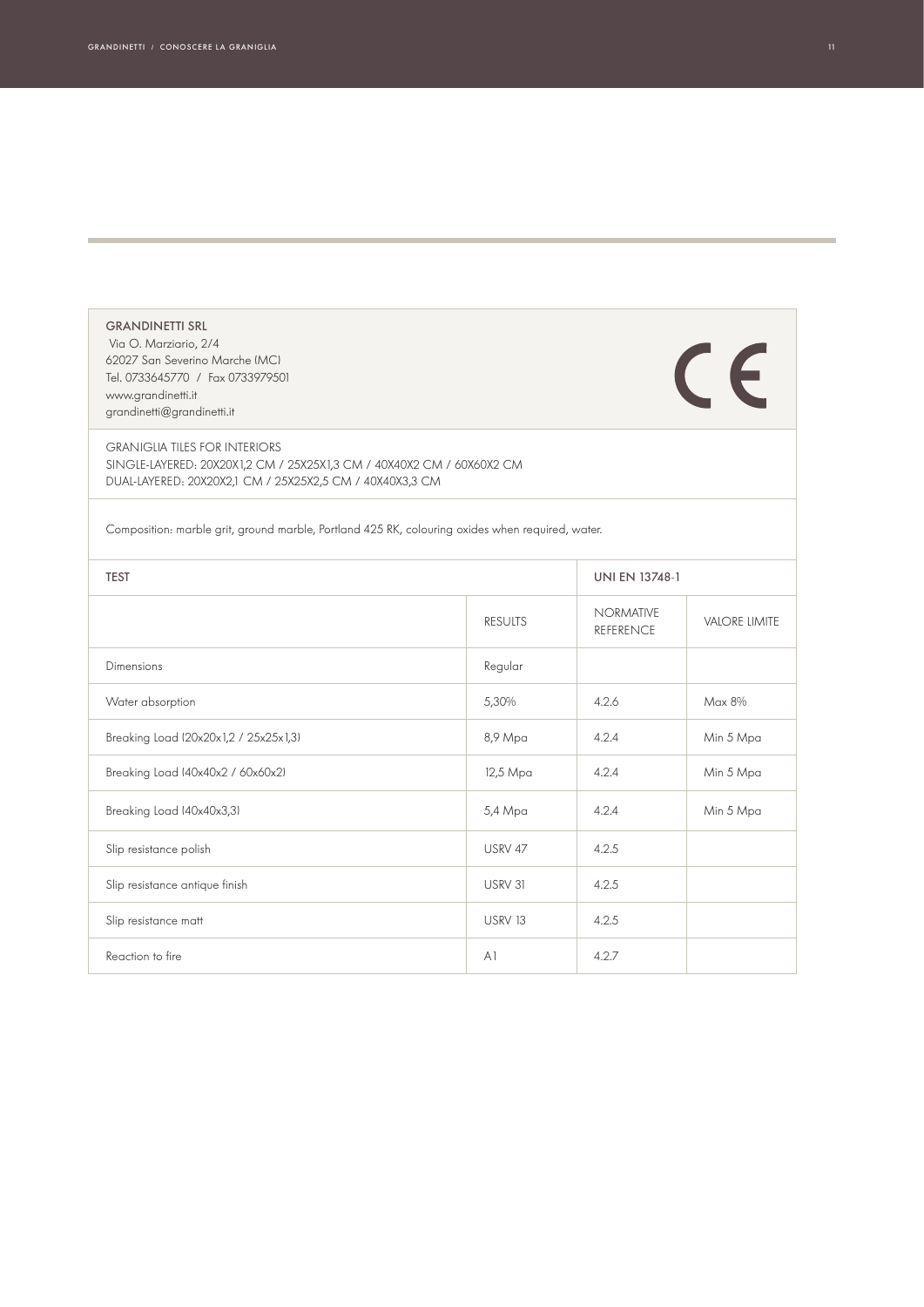| <b>GRANDINETTI SRL</b><br>Via O. Marziario, 2/4<br>62027 San Severino Marche (MC)<br>Tel. 0733645770 / Fax 0733979501<br>www.grandinetti.it<br>grandinetti@grandinetti.it |                |                                      | $\epsilon$                    |
|---------------------------------------------------------------------------------------------------------------------------------------------------------------------------|----------------|--------------------------------------|-------------------------------|
| GRANIGLIA TILES FOR INTERIORS T.U. IGRANIGLIA VENEZIANA, FRAGMENTAI 40X40X2 CM / 60X60X2 CM                                                                               |                |                                      |                               |
| Composition: marble grit, ground marble, Portland 425 RK, colouring oxides when required, water.                                                                          |                |                                      |                               |
| <b>TEST</b>                                                                                                                                                               |                | <b>UNI EN 13748-1</b>                |                               |
|                                                                                                                                                                           | <b>RESULTS</b> | <b>NORMATIVE</b><br><b>REFERENCE</b> | <b>COMPLIANCE</b><br>CRITERIA |
| Dimensions                                                                                                                                                                | Regular        |                                      |                               |
| Water absorption                                                                                                                                                          | 4,70%          | 4.2.6                                | Max 8%                        |
| <b>Breaking Load</b>                                                                                                                                                      | 12,5 Mpa       | 4.2.4                                | Min 5 Mpa                     |
| Slip resistance matt                                                                                                                                                      | USRV 47        | 4.2.5                                |                               |
| Slip resistance antique finish                                                                                                                                            | USRV 31        | 4.2.5                                |                               |
| Slip resistance polished                                                                                                                                                  | <b>USRV 13</b> | 4.2.5                                |                               |
| Reaction to fire                                                                                                                                                          | AI             | 4.2.7                                |                               |

• Average relative figures, not absolute values.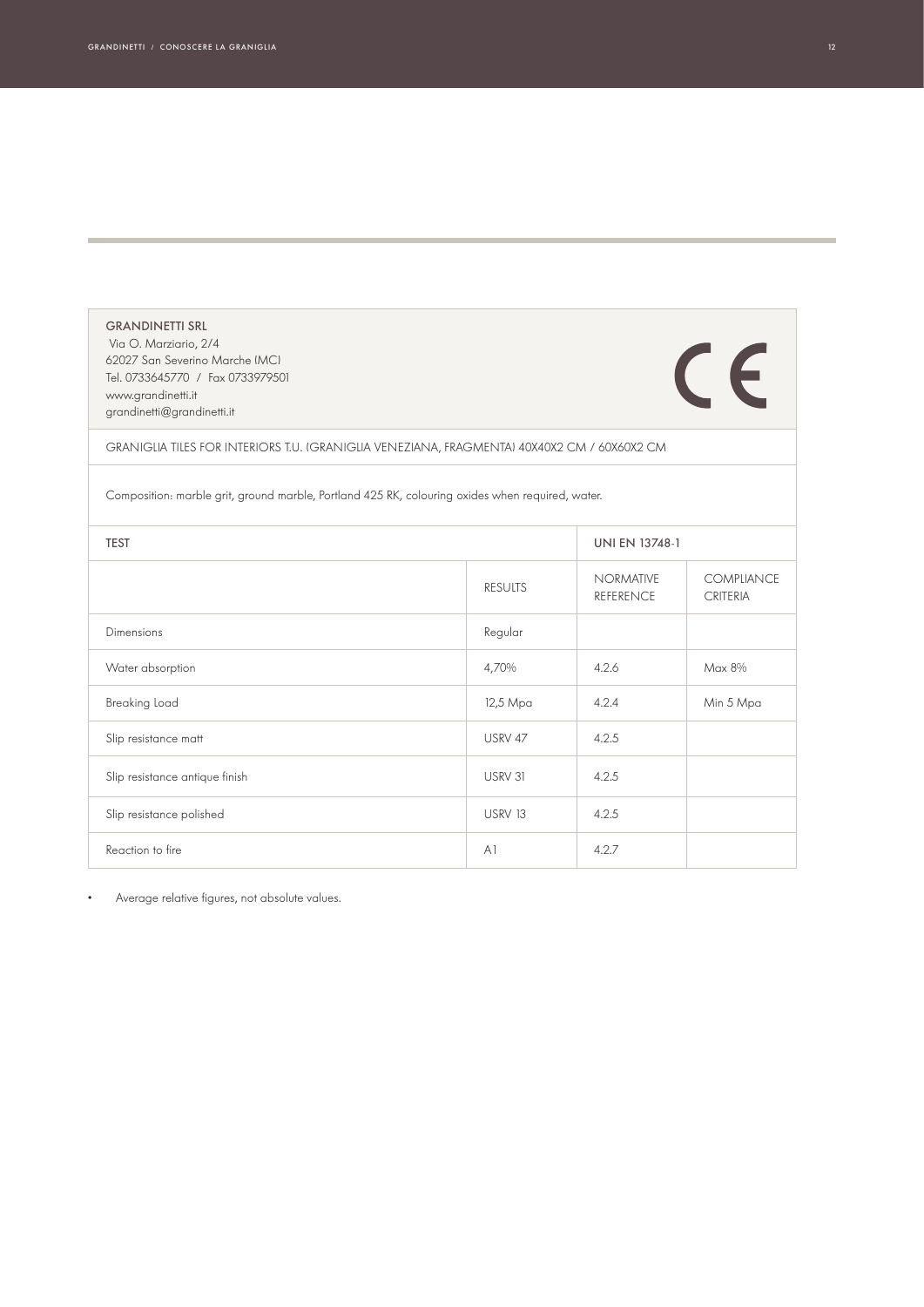### **FLOOR TILES** / PASTINA

#### **INTRODUCTION**

The cement tile composition is a mixture of mineral powder, cement, water and natural colorants (colouring oxides). Tiles come out finished or rough, and can be polished on site. A protection treatment with specific products is required after laying.

#### **DIMENSIONS AND WEIGHT**

200x200x12 mm– Kg/sqm 30 250x250x13 mm– Kg/sqm 32 600x600x17 mm– Kg/sqm 40.5

### **ROUGH PRODUCTS**

#### **SUBSTRATE**

It is important to prepare a well compressed tile foundation, clear from grease, oil, dust and scaling. When cracks would be present on the screed, we recommend to fill them with a suitable material. The screed should have a proper maturation period before tile laying.

#### **LAYING**

For the installation, use an appropriate high-performance adhesive such as Mapei Keraflex Maxi S1 o Kerakoll H40 flex. Please follow instructions for use. Remove any trace of glue from the surface and the gap between tiles.

#### **LAYING WITH MORTAR**

See page 22-23: Sandstone tiles/outdoor floors laying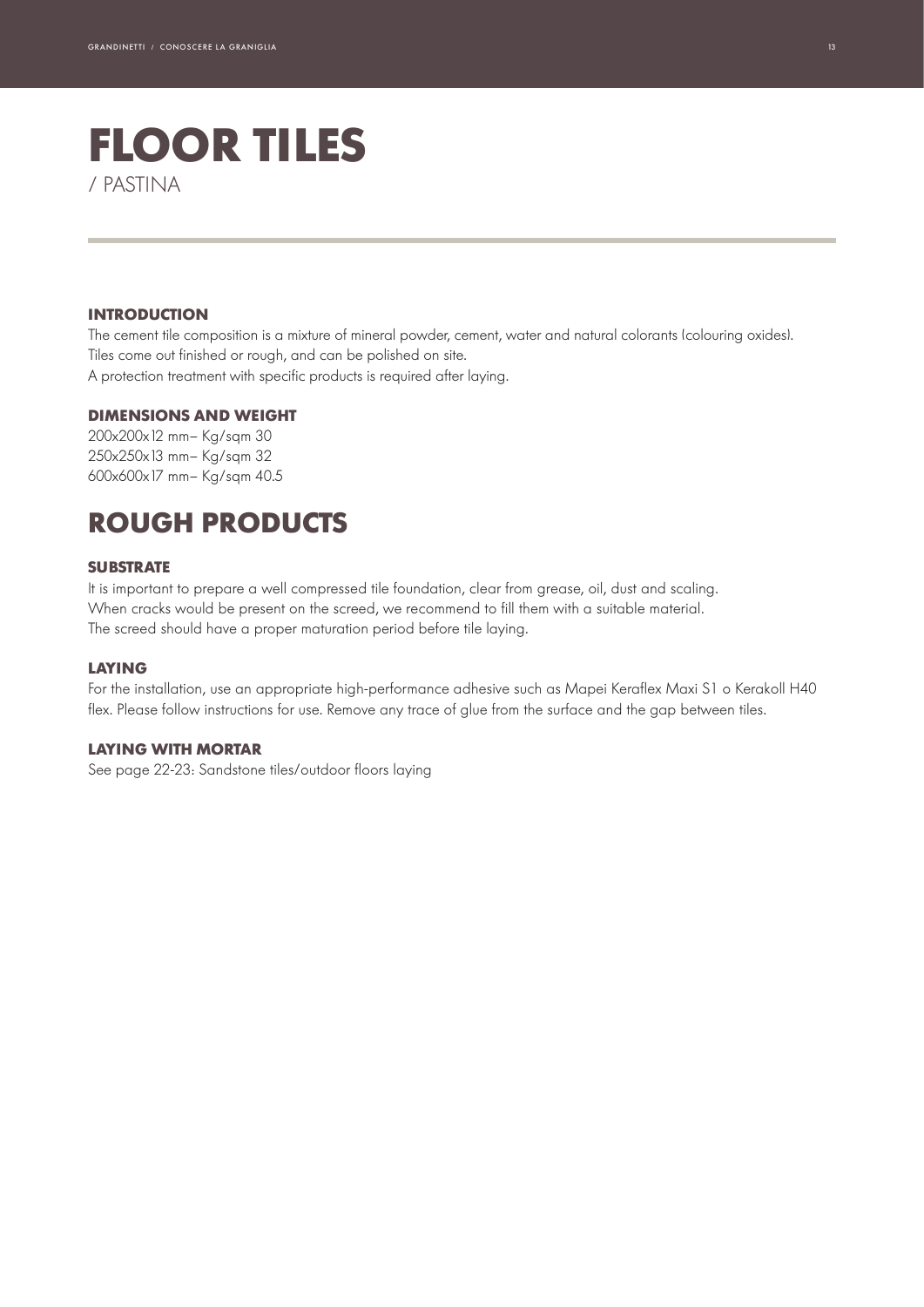#### **JOINTS**

We provide grout in a wide range of colours or neutral coloured grout and an appropriate amount of colourants to obtain the shade desired. Please wait for the prescribed time for the adhesive hardening before applying the grout (7/8 days at least). Leave a 2 mm\* gap between tiles. We recommend to apply a specific protective product before grouting. Coloured resin grout can be used as well. Rinse with water and mop when the grout becomes dry.

\* European Standard normative recommend to lay floors leaving gaps between tiles, in order to prevent coming off and cracking of the tiles. However, the Terrazzo Tiles are placed in contact, following tradition. A liquid grouting is requested in this case, using a large putty knife to make the fluid paste seep in the commissures.

#### **POLISHING**

In order to achieve best results, the floor should be even, with a maximum difference in level of 1 mm between tiles. Use abrasive grindstone minimum 60 grit. An extra rough grindstone could cause damage to the tiles. Please wait for the prescribed time for the hardening of adhesive and grout. Restore the grouting with coloured grout in case it had been taken off with the first polishing. After polishing, let the floor dry out free from any kind of covering (paper, cardboards, plastic, etc.).

#### **WASHING INSTRUCTIONS**

Do not use acid detergents, wax removers and alkali products, as they cause damage to tiles and polish. The neutral cleaner FILA CLEANER, in a 1:30 dilution in warm water, is suitable for the purpose. Apply with a soft, non-abrasive disc for machine cleaning, or a mop.

#### **PROTECTIVE TREATMENT**

Make the first cleaning with FILA CLEANER 1:10 in water, then apply two coats of FILA FOB stain repellent on the clean, dry floor. After a 24 hours wait, the floor can be polished with one or two coats of FILA CLASSIC wax, the second coat applied two hours after the first. Buff using a floor polisher with white tool disc or a woollen cloth.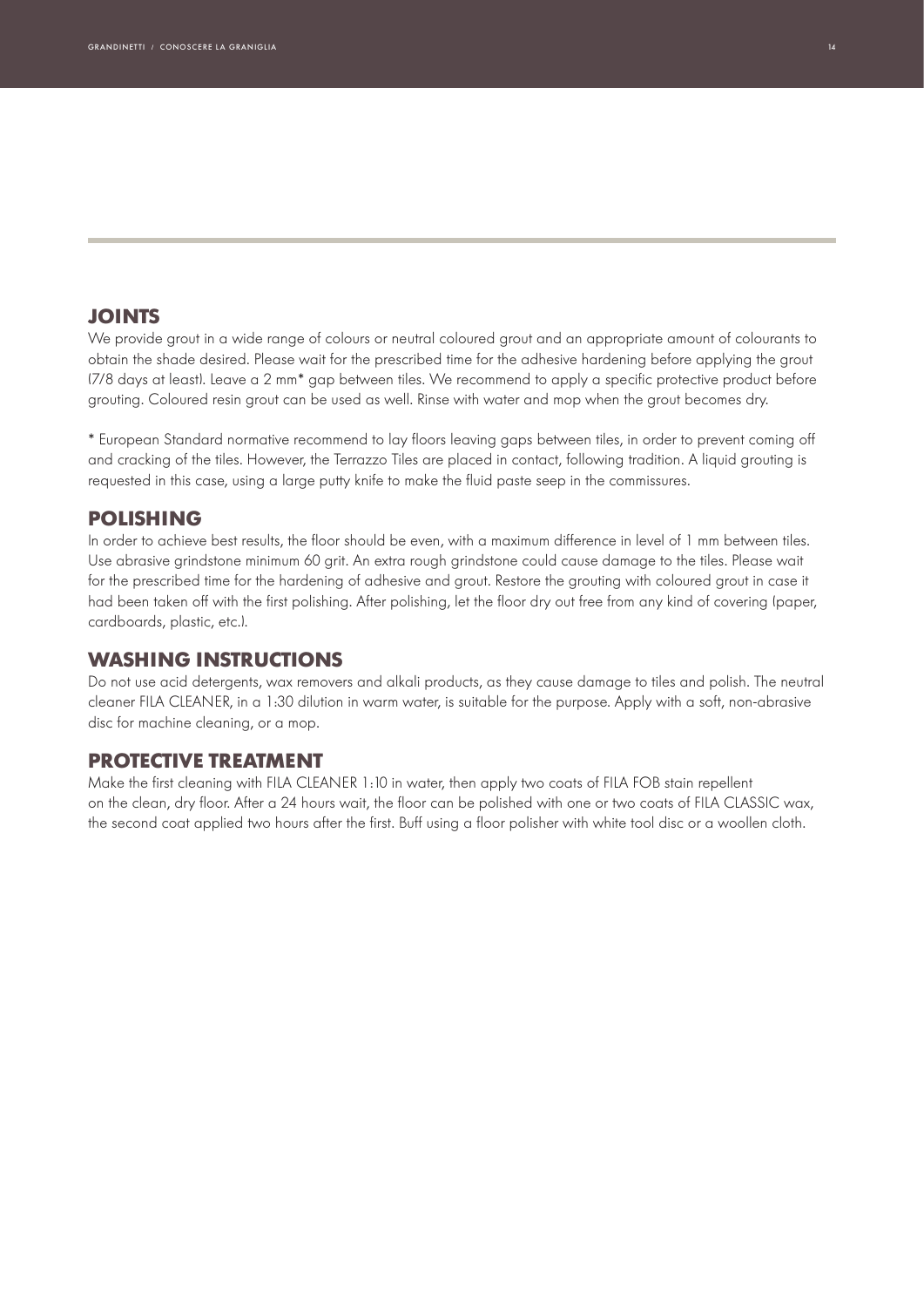#### **MAINTENANCE**

#### **Ordinary cleaning**

Wash the floor with a solution of Fila Cleaner in warm water (1:30). Use monthly Fila Classic in water (2/3 glasses in a bucket of water) to preserve the wax coating.To remove wax completely, use a solution if Fila PS/87 in water (1:5).

#### **STORAGE**

Keep in dry, covered place. Rain and humidity may penetrate the material, causing such damage as efflorescence forming and colour fading.

#### **Wax coating**

Apply FILA MP/90 stain repellent on the clean, dry floor. Use a paint brush, a cloth or a proper applicator. When dry, remove the exceeding product with FILA SOLV, using a cloth. After a 24 hours wait, the floor can be polished with one or two coats of FILA CLASSIC wax, the second coat applied two hours after the first.

#### **Kitchen and bathroom wall coverings**

Buff using a floor polisher with white tool disc or a woollen cloth. For a better stain repellent effect, apply a coat of HYDROREP (waterproofing) with pasting brush. Apply then a coat of FILOFAB (oil repellent), 24 hours later. Both products do not change the original appearance of the tiles.

#### **POLISHED TILES / MATT / ANTIQUE / POLISH AND BEVELLED**

#### **SUBSTRATE**

It is important to prepare a well compressed tile foundation, clear from grease, oil dust and scaling. When cracks would be present on the screed, we recommend to fill them with suitable material. The screed should have a proper maturation period before tile laying.

#### **LAYING**

For the installation, use an appropriate high-performance adhesive such as Mapei Keraflex Maxi S1 o Kerakoll H40 flex. Please follow instruction for use. Remove any trace of glue from the surface and the gap between tiles.

#### **JOINTS**

We provide grout in a wide range of colours or neutral coloured grout and an appropriate amount of colourants to obtain the shade desired. Please wait for the prescribed time for the adhesive hardening before applying the grout (7/8 days at least). Leave a 2 mm\* gap between the tiles. We recommend the use of a specific protective coating before grouting and the carrying out of a preliminary test. Be careful not to leak the grout onto the tiles. Colour resin grout can be used as well. Rinse well with water and mop.

*\* European Standard normative recommend to lay floors leaving gaps between tiles, in order to prevent coming off and cracking of the tiles. However, the Terrazzo Tiles are placed in contact, following tradition. A liquid grouting is requested in this case, using a large putty knife to make the fluid paste seep in the commissures.*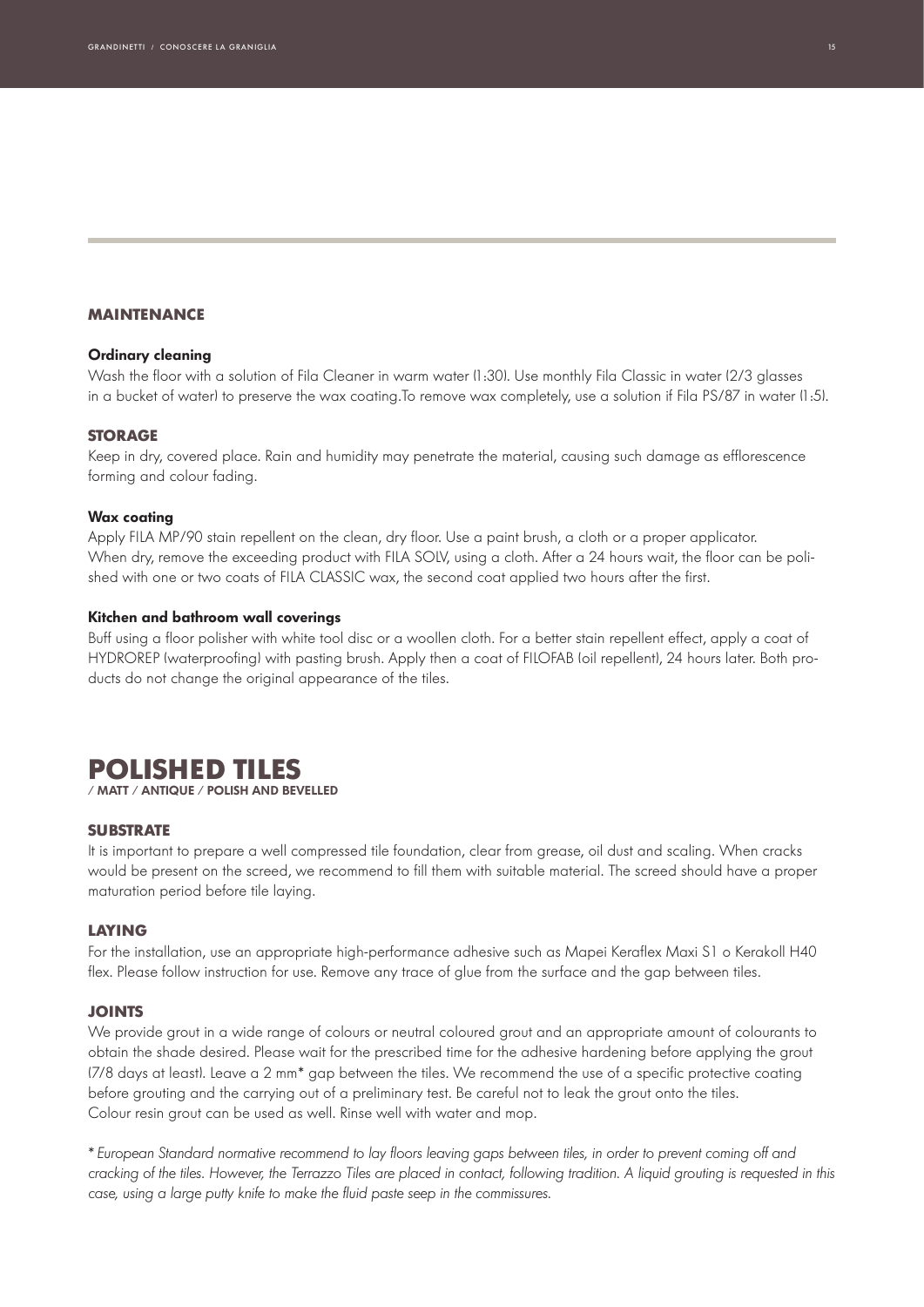#### **WASHING INSTRUCTIONS**

Do not use acid detergents, wax removers and alkali products, as they cause damage to tiles and polish. The neutral cleaner FILA CLEANER, in a 1:30 dilution in warm water, is suitable for the purpose. Apply with a soft, non-abrasive disc for machine cleaning, or a mop.

#### **PROTECTIVE TREATMENT**

Make the first cleaning with FILA CLEANER 1:10 in water, then apply two coats of FILA FOB stain repellent on the clean, dry floor. After a 24 hours wait, the floor can be polished with one or two coats of FILA CLASSIC wax, the second coat applied two hours after the first. Buff using a floor polisher with white tool disc or a woollen cloth.

#### **MAINTENANCE**

#### **Ordinary cleaning**

Wash the floor with a solution of Fila Cleaner in warm water (1:30). Rinse and wring out the mop frequently. Use monthly Fila Classic in water (2/3 glasses in a bucket of water) to preserve the wax coating. To remove wax completely, use a solution if Fila PS/87 in water (1:5).

#### **Extra cleaning**

Coloured stains: apply FILA SR/95 on the stain, then rinse well. Oil and grease stains: spray FILA NONSPOT on the stain. Brush when dry. Advice:The use of FILA SR/95 and FILA NONSPOT might take off wax from the floor. Repeat the wax treatment.

#### **STORAGE**

Keep in dry, covered place. Rain and humidity may penetrate the material, causing such damage as efflorescence forming and colour fading.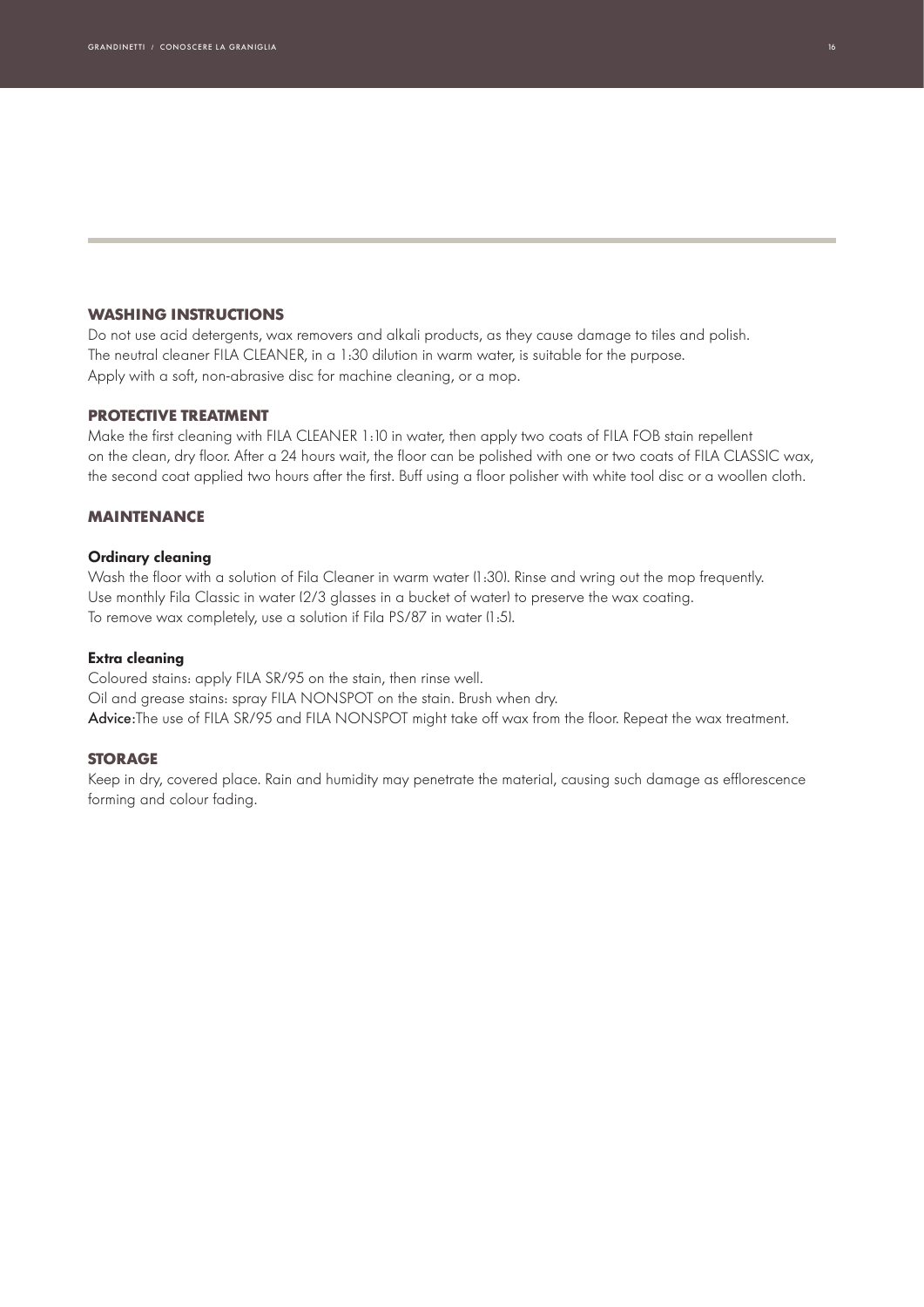| <b>GRANDINETTI SRL</b><br>Via O. Marziario, 2/4<br>62027 San Severino Marche IMCI<br>Tel. 0733645770 / Fax 0733979501<br>www.grandinetti.it<br>grandinetti@grandinetti.it |                |                                      | $\epsilon$                    |
|---------------------------------------------------------------------------------------------------------------------------------------------------------------------------|----------------|--------------------------------------|-------------------------------|
| GRANIGLIA TILES FOR INTERIORS T.U. IGRANIGLIA VENEZIANAJ 20X20X1,2 CM / 25X25X1,3 CM / 60X60X2 CM                                                                         |                |                                      |                               |
| Composition: marble grit, ground marble, Portland 425 RK, colouring oxides when required, water.                                                                          |                |                                      |                               |
| <b>TEST</b>                                                                                                                                                               |                | <b>UNI EN 13748-1</b>                |                               |
|                                                                                                                                                                           | <b>RESULTS</b> | <b>NORMATIVE</b><br><b>REFERENCE</b> | COMPLIANCE<br><b>CRITERIA</b> |
| Dimensions                                                                                                                                                                | Regular        |                                      |                               |
| Water absorption                                                                                                                                                          | 7,90%          | 4.2.6                                | Max 8%                        |
| Breaking Load (20x20x1,2 / 25x25x1,3)                                                                                                                                     | 11,8 Mpa       | 4.2.4                                | Min 5 Mpa                     |
| Breaking Load (60x60x2)                                                                                                                                                   | 12,5 Mpa       | 4.2.4                                | Min 5 Mpa                     |
| Slip resistance polished                                                                                                                                                  | USRV 46        | 4.2.5                                |                               |
| Slip resistance bevelled                                                                                                                                                  | USRV 49        | 4.2.5                                |                               |
| Reaction to fire                                                                                                                                                          | AI             | 4.2.7                                |                               |

• Average relative figures, not absolute values.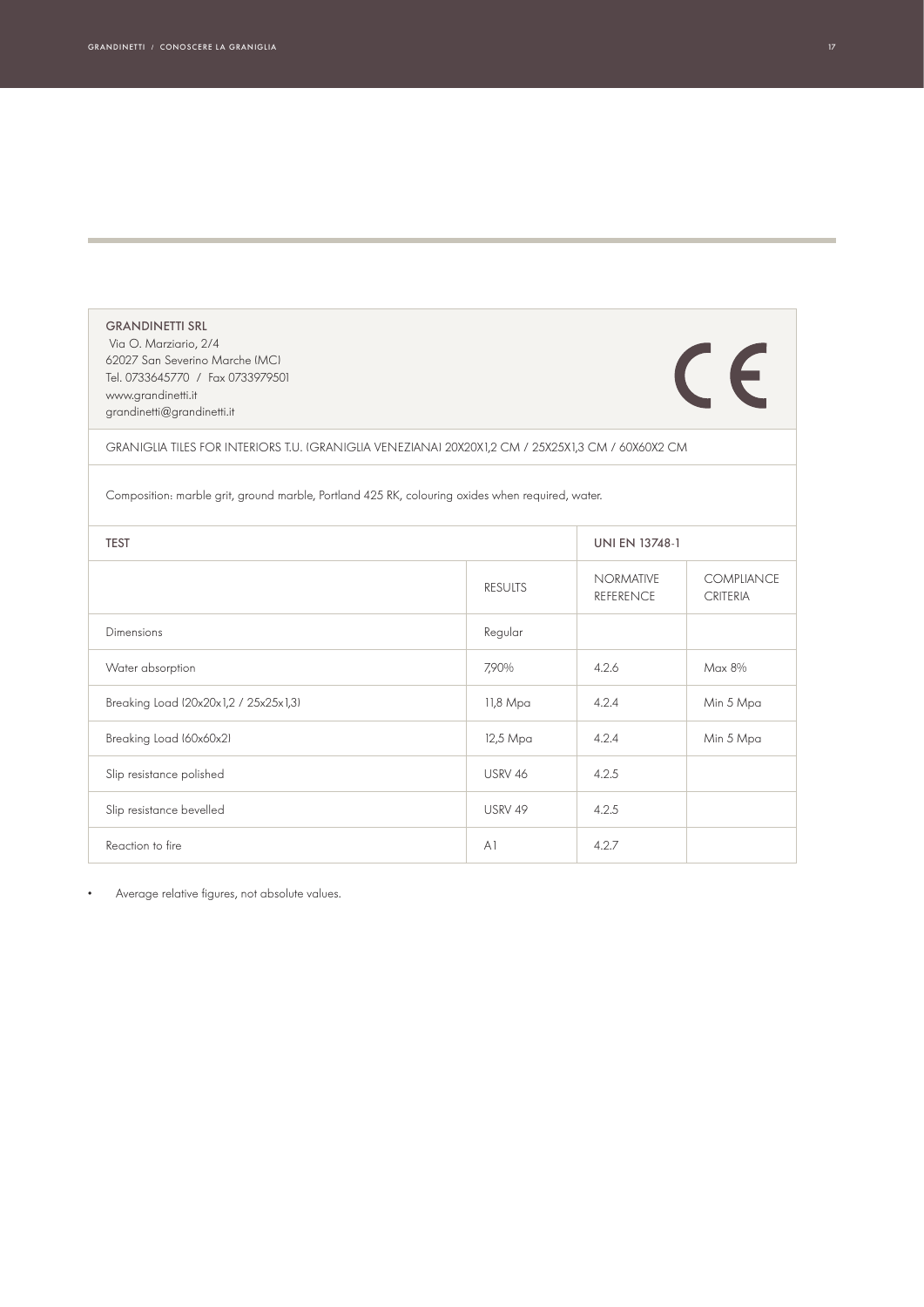## **FLOOR TILES** / ANIMA

#### **INTRODUCTION**

The Anima Tile composition is a mixture of mineral powder, cement, water and natural colorants. They come out in Natural finishing, Treated finishing and Wax finishing. They do not undergo a polishing process in production and cannot be polished in use. The colours are due to natural oxides and mixed binders in the composition. The surface of the tile is uneven, with ripples, small holes, haze, dots, bulges.

#### **DIMENSIONS AND WEIGHT**

200x200x12 mm– Kg/sqm 32 600x600x19 mm– Kg/sqm 48 Hexagon side 115 mm–Kg/sqm 32 Extra size

### **NATURAL MATERIAL**

#### **SUBSTRATE**

It is important to prepare a well compressed tile foundation, clear from grease, oil dust and scaling. When cracks would be present on the screed, we recommend to fill them with suitable material. The screed should have a proper maturation period before tile laying. Remove any trace of dampness from the substrate with MAPEI TRIBLOCK P. Do not lay Anima Tile on a wet substrate.

#### **LAYING**

For the installation, use an appropriate high-performance adhesive such as Mapei Keraflex Maxi S1 o Kerakoll H40 flex. Please follow instruction for use. Remove any trace of glue from the surface and the gap between tiles. Cover the floor with non-woven sheets after laying for protection. Be careful not to dirty and scratch the tile surface.

#### **JOINTS**

Anima Tile laying do not usually include joints and grout application.

We can provide grout in a wide range of colours or neutral coloured grout and an appropriate amount of colourants to obtain the shade desired. Please wait for the prescribed time for the adhesive hardening before applying the grout (7/8 days at least). Leave a 2 mm\* gap between the tiles. We recommend the use of a specific protective coating before grouting and the carrying out of a preliminary test. Be careful not to leak the grout onto the tiles. Rinse well with water and mop.

\* European Standard normative recommend to lay floors leaving gaps between tiles, in order to prevent coming off and cracking of the tiles. However, the Cement Tiles are placed in contact, following tradition.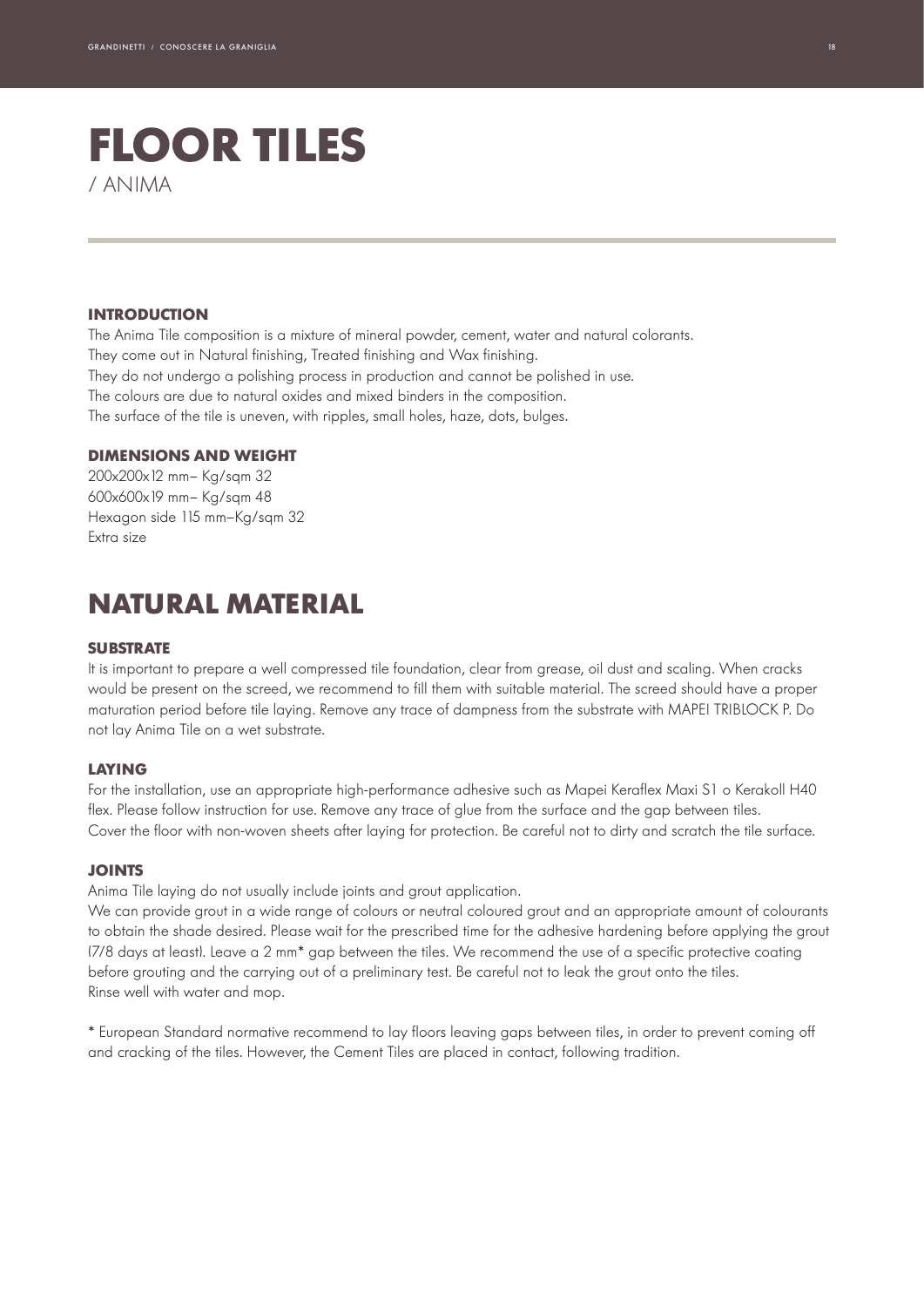#### **WASHING INSTRUCTIONS**

Do not use acid detergents, wax removers and alkali products, as they cause damage to tiles and polish. The neutral cleaner FILA CLEANER, in a 1:30 dilution in warm water, is suitable for the purpose. Apply with a soft, non-abrasive disc for machine cleaning, or a mop.

#### **PROTECTIVE TREATMENT**

Have the treatment done by experienced personnel. Use floor wax, acrylic finish or a specific product for conglomerate and test the result before laying.

#### **MAINTENANCE**

#### **Washing instructions**

Wash the floor with a solution of Fila Cleaner in warm water (1:30). Rinse and wring out the mop frequently.

#### **STORAGE**

Keep in dry, covered place. Rain and humidity may penetrate the material, causing such damage as efflorescence forming and colour fading.

### **WAXED MATERIAL**

#### **SUBSTRATE**

It is important to prepare a well compressed tile foundation, clear from grease, oil dust and scaling. When cracks would be present on the screed, we recommend to fill them with suitable material. The screed should have a proper maturation period before tile laying. Remove any trace of dampness from the substrate with MAPEI TRIBLOCK P. Do not lay Anima Tile on a wet substrate.

#### **LAYING**

For the installation, use an appropriate high-performance adhesive such as Mapei Keraflex Maxi S1 o Kerakoll H40 flex. Please follow instruction for use. Remove any trace of glue from the surface and the gap between tiles. Cover the floor with non-woven sheets after laying for protection. Be careful not to dirty and scratch the tile surface.

#### **JOINTS**

Anima Tile laying do not usually include joints and grout application.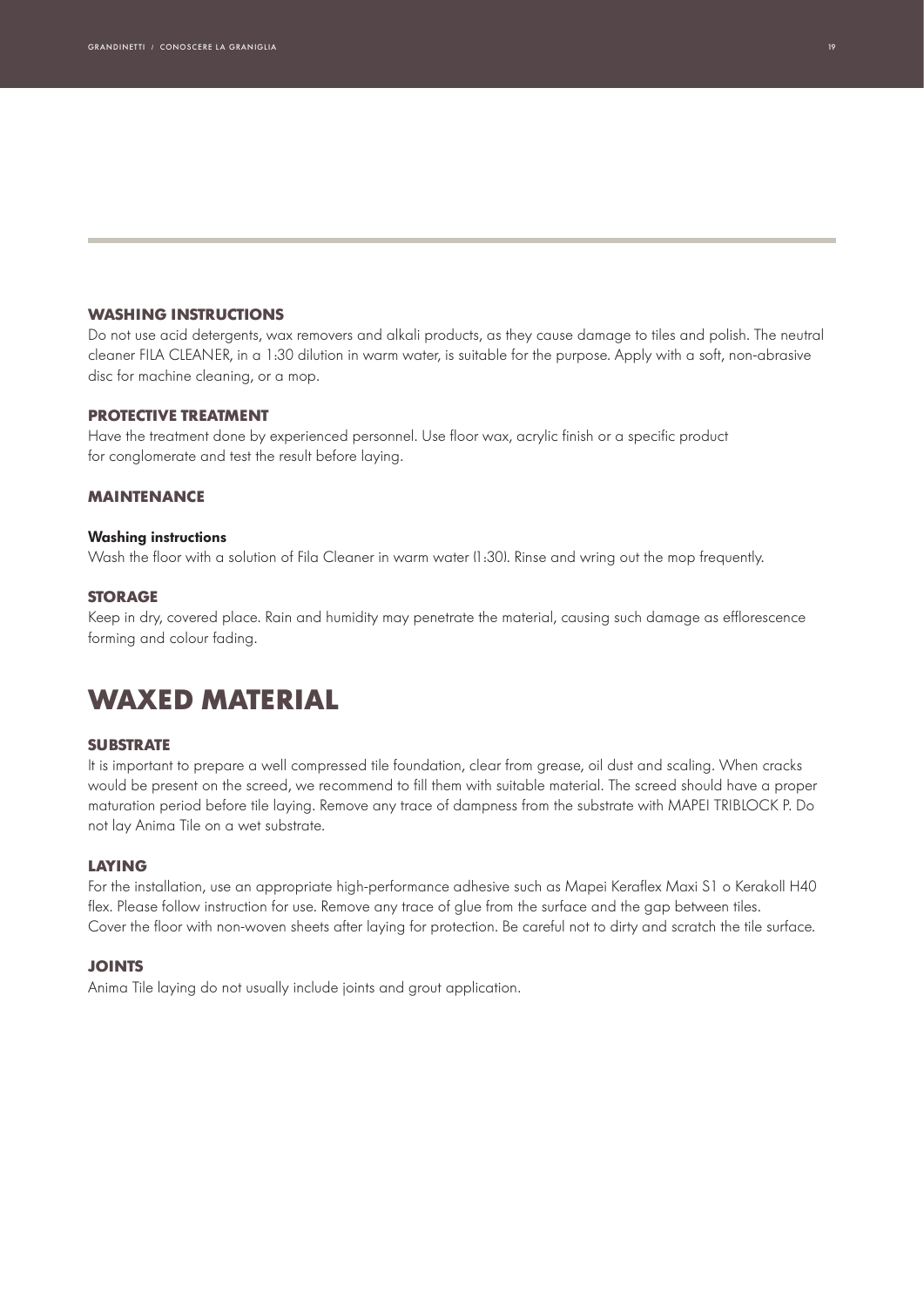#### **WASHING INSTRUCTIONS**

Do not use acid detergents, wax removers and alkali products, as they cause damage to tiles and polish. The neutral cleaner FILA CLEANER, in a 1:30 dilution in warm water, is suitable for the purpose. Apply with a soft, non-abrasive disc for machine cleaning, or a mop.

#### **PROTECTIVE TREATMENT**

Apply one or two coats of liquid wax (e.g. FILA CLASSIC) after laying and before grouting, if intended. Let the floor dry out, then apply two coats of solid wax (e.g. FILA NATURWAX). Complete treatment with a finishing wax, choosing from the followings: FILA CLASSIC, FILA SATIN, FILA MATT, FILA LONGLIFE. Always follow instructions on the label.

#### **MAINTENANCE**

Wash the floor with a solution of Fila Cleaner in warm water (1:30). Rinse and wring out the mop frequently. Regularly use the washing-waxing procedure with warm water and floor wax (a small glass in bucket of water). Wax with FILACLASSIC, not diluted, to renew the wax coat. Use a floor polisher for the maintenance of the wax on the floor.

#### **STORAGE**

Keep in dry, covered place. Rain and humidity may penetrate the material, causing such damage as efflorescence forming and colour fading.

#### **This is a craft product, not subject to European regulation.**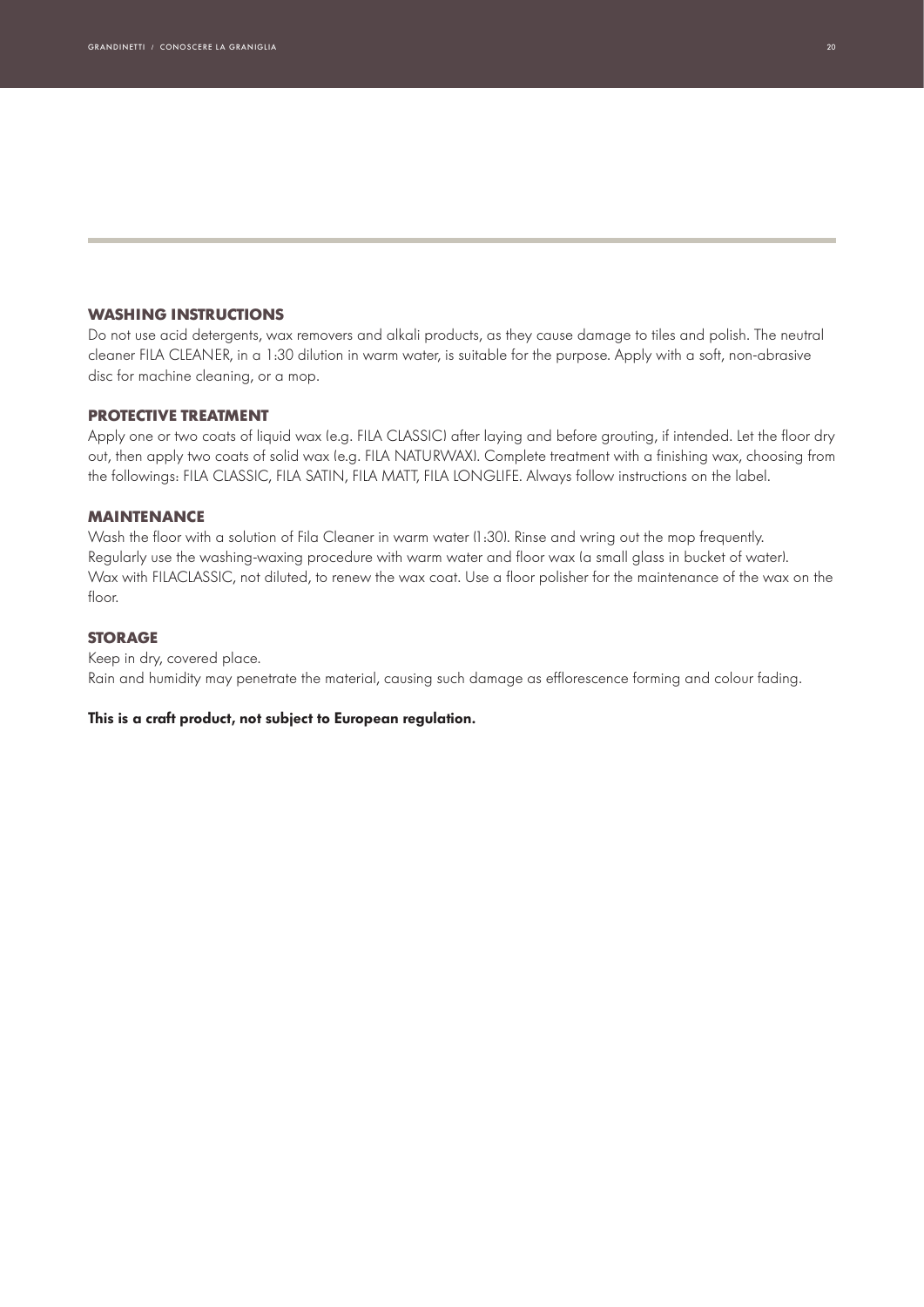## **FLOOR TILES** / OUTDOOR FLOORS

#### **INTRODUCTION**

The composition is a mixture of mineral powder, cement, water and natural pigments. The tiles come out unpolished or by resquest, with a brushed or sandblasted finish. The surface of the tiles will have shades and efflorescence when still packed. Ask the Grandinetti technical office for any further information, not all the types can be used outdoor.

#### **WET CEMENT MORTAR LAYING — DOUBLE LAYER TILES**

- 1. Mix together cement and sand in ratio 1:4.
- 2. Add water in order to obtain a fluid mixture
- 3. Apply with a trowel on small areas, so as to lay one tile at a time. Level to a 2/3 cm. thickness.
- 4. Lay the tile into place and press to level.
- 5. Paintbrush with a liquid mixture of cement and water the back side of the tile before laying.
- 6. Once installation is complete, wash the floor with buffered acid to clean the surface of any laying residues as well as any efflorescence normally present in the tiles.

#### **STANDARD LAYING — SINGLE AND DOUBLE LAYER TILES**

For the installation, use an appropriate high-performance adhesive such as Mapei Keraflex Maxi S1 o Kerakoll H40 flex. Please follow instruction for use. Remove any trace of glue from the surface and the gap between tiles.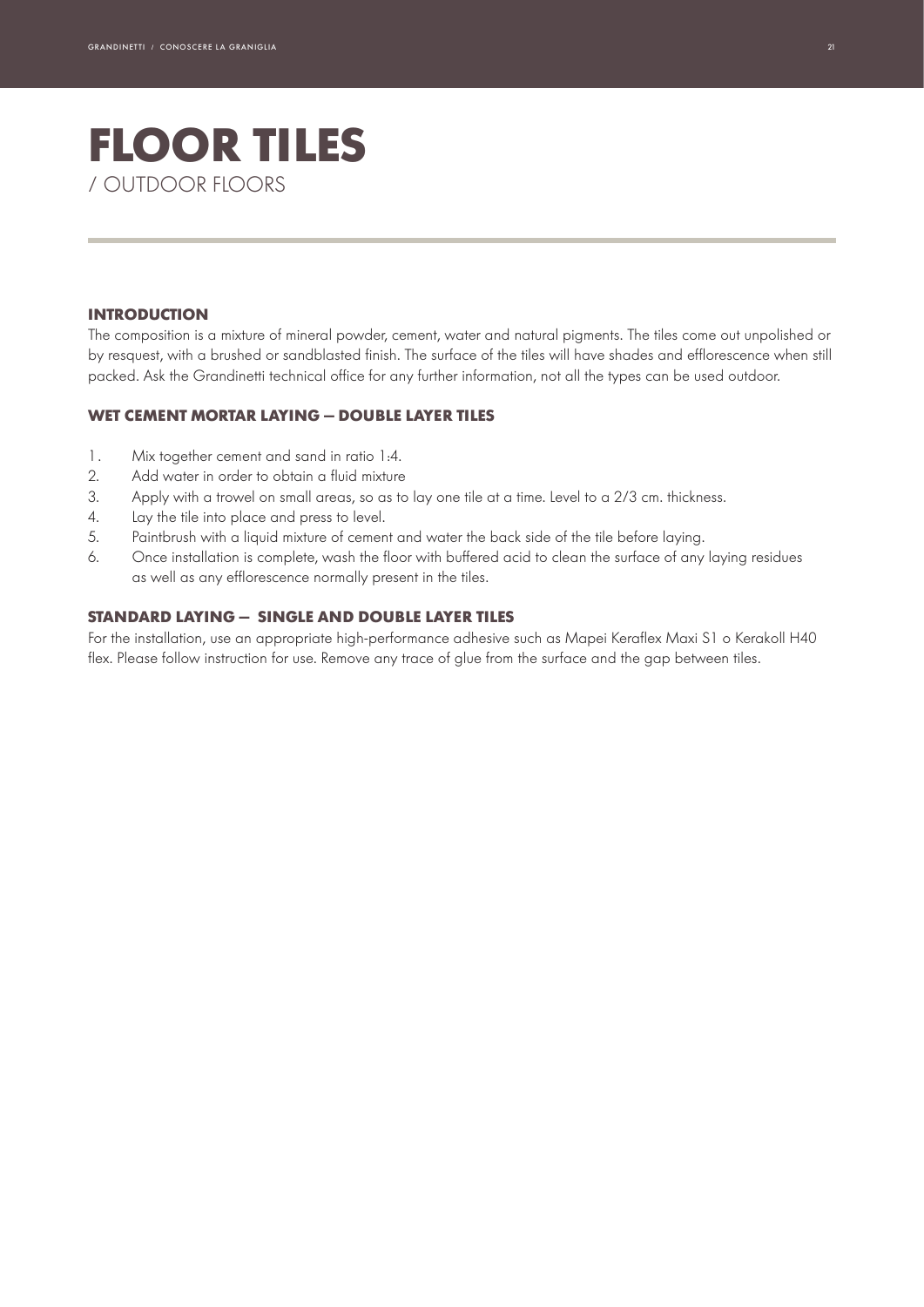#### **SEMI-DRY CEMENT MORTAR LAYING — DOUBLE LAYER TILES**

#### Sand and cement with a small quantity of water

- 1. Mix together cement and sand in ratio 1:4.
- 2. Add water in order to obtain a semi-dry mixture.
- 3. Apply on small areas and level to a 5 cm. thickness. Weather conditions may cause the mixture to harden rapidly, so it is advisable to cover only a small area at a time.
- 4. Spread cement powder over the underlay.
- 5. Drizzle with water until the powder thickens to the density of grease or modelling clay. This procedure is essential to the final result. It is not necessary, though, when the underlay is wet enough to moisten the cement powder.
- 6. Lay the tiles one by one, with spacers of 1 mm. No extra water is need.
- 7. Press evenly. When any tile would not level, you have to remove it, level the underlay, and repeat the procedure of points 5-6.
- 8. Apply the sealing grout in the gaps after 5/6 days.
- 9. Once installation is complete, wash the floor with buffered acid to clean the surface of any laying residues as well as any efflorescence normally present in the tiles.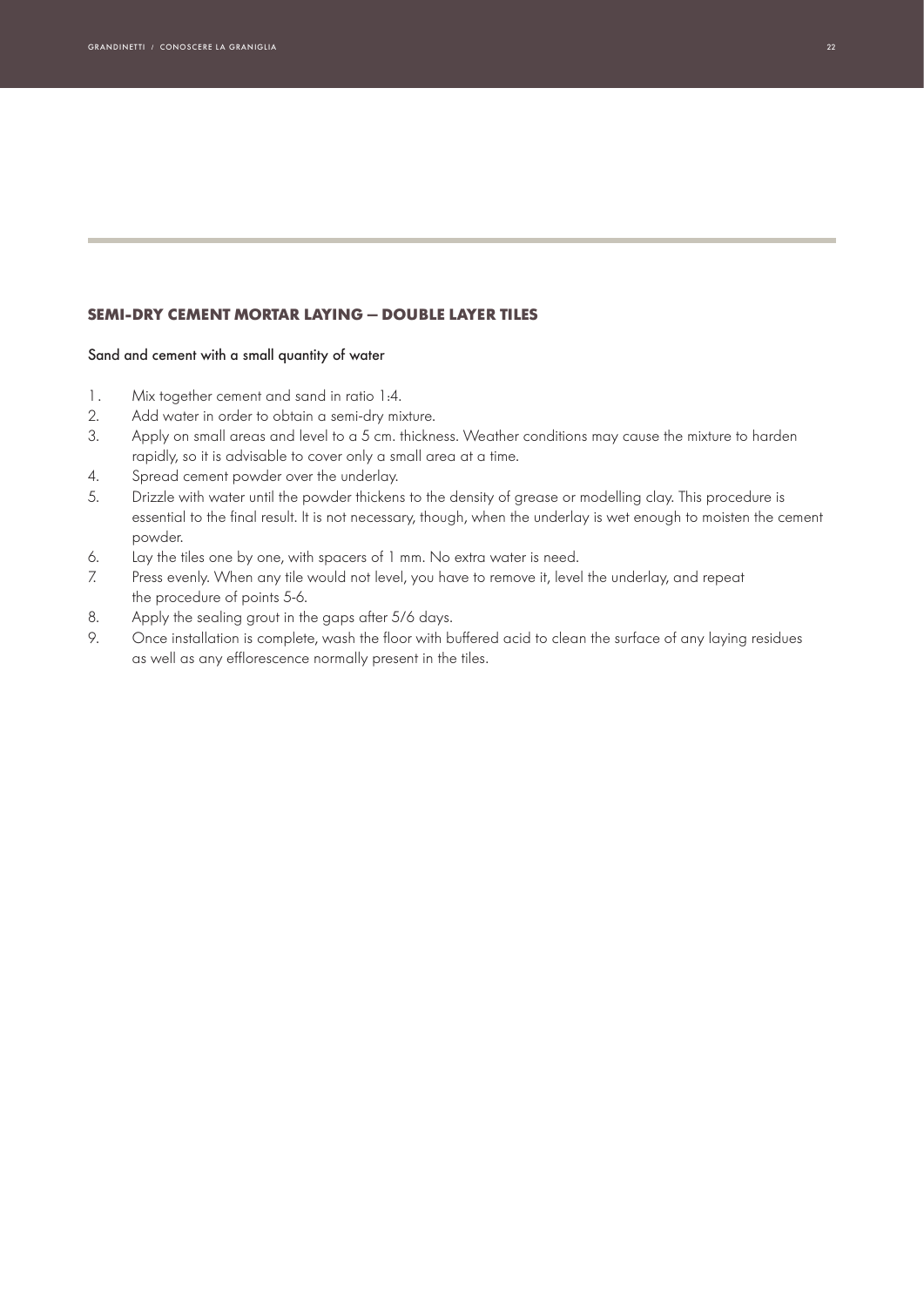# **NOTES ABOUT FLOORS**

/ EXPANSION JOINTS

Expansion joins –or strain joints- are intended to prevent cracks and detachment of tiles.

They consist in prearranged gaps in the underlay/tiled lay, and allow the settlement between sections of tiled floor. What is the result if the floor is not provided with joints?

As the spontaneous formation of straight fissures has been observed on floors without expansion joints, we can easily say that the joints will form in any case, but in an uncontrolled way.

It is therefore advisable that the draftsman should consider the installation of strain joints, according to the technical features of layers and to the area to be tiled.

There are three different strain joints, with different function:

- 1. Body joint: always to be used in correspondence with the superficial joints.
- 2. Perimeter joints: always to be used on the edge of the whole surface, where it comes in contact with different areas, such as walls, pillars, etc.
- 3. Division joints: these are intended to reduce the mechanical stress due, for example, to temperature variation. The division joints divide large areas into small, roughly square sections, which dimensions should be from 2/3 metres for outdoor floors to 5/8 metres for internal floors. Prepare smaller sections in case of underfloor heating.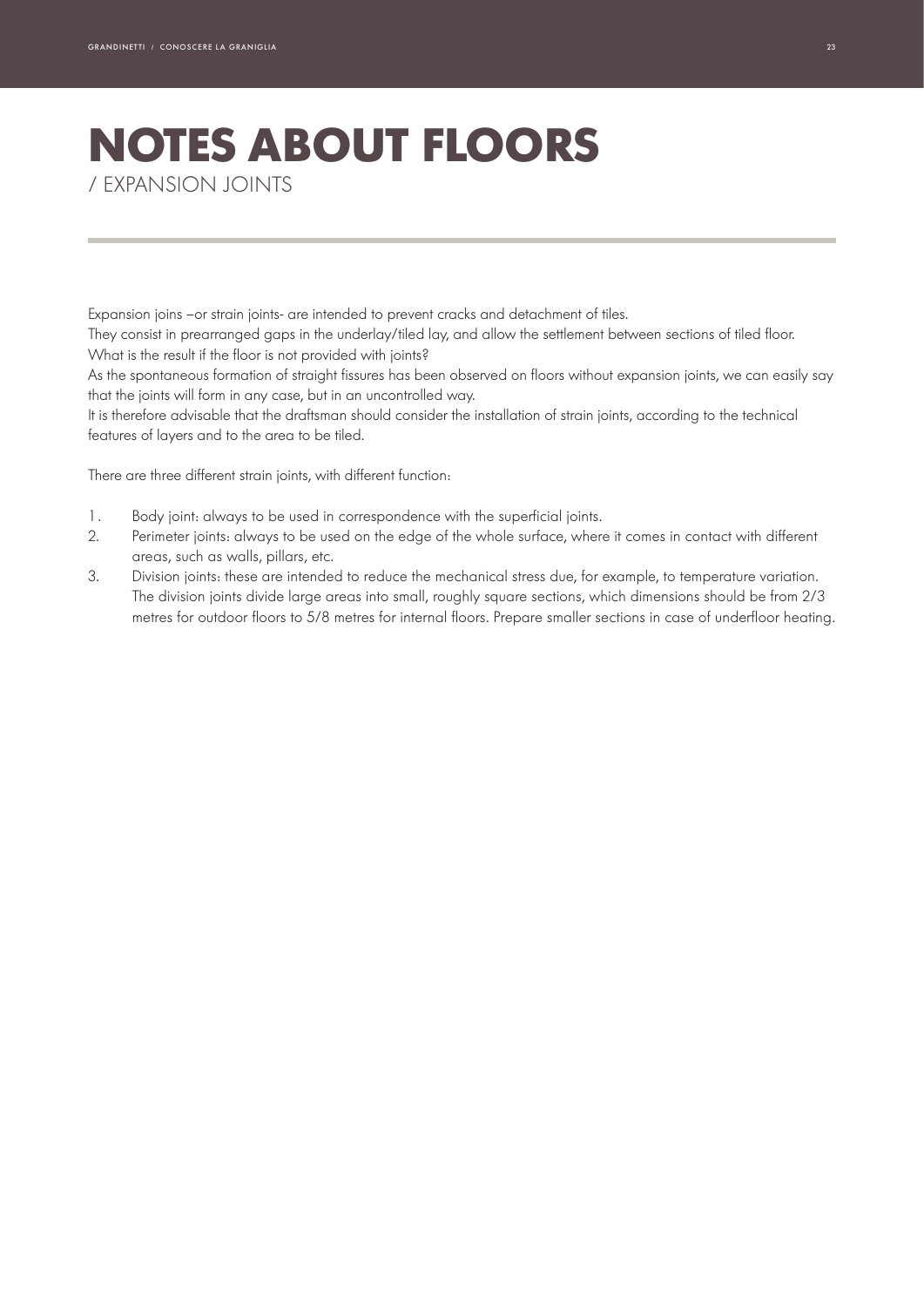### / COLOURS IN DECORATIONS

Decoration colours require a different process from that of tiles in solid colours to be prepared. For this reason, there is a visible variation in colour shade. The hues are different, but well matched with one another. More variation can be given by the decorator, who skilfully prepares an appropriate mixture in relation to the shape and dimensions of the decoration. We use special mixture, with very small marble grain, for the tiny areas of delicate figures, giving them perfect definition. The grain size varies in different parts of the same figure, so that one single tile may feature many a shade of the same colour.

In contrast to the common practice of simplification in manufacturing, which allows the use of one single mixture for any decoration, we follow the old tradition in creating high quality product, relying on experienced decorators.

Choosing Grandinetti decorated tiles means choosing a unique product, with its specific features. Any variation in colour is due to the manufacturing process and to the discretion of professionals.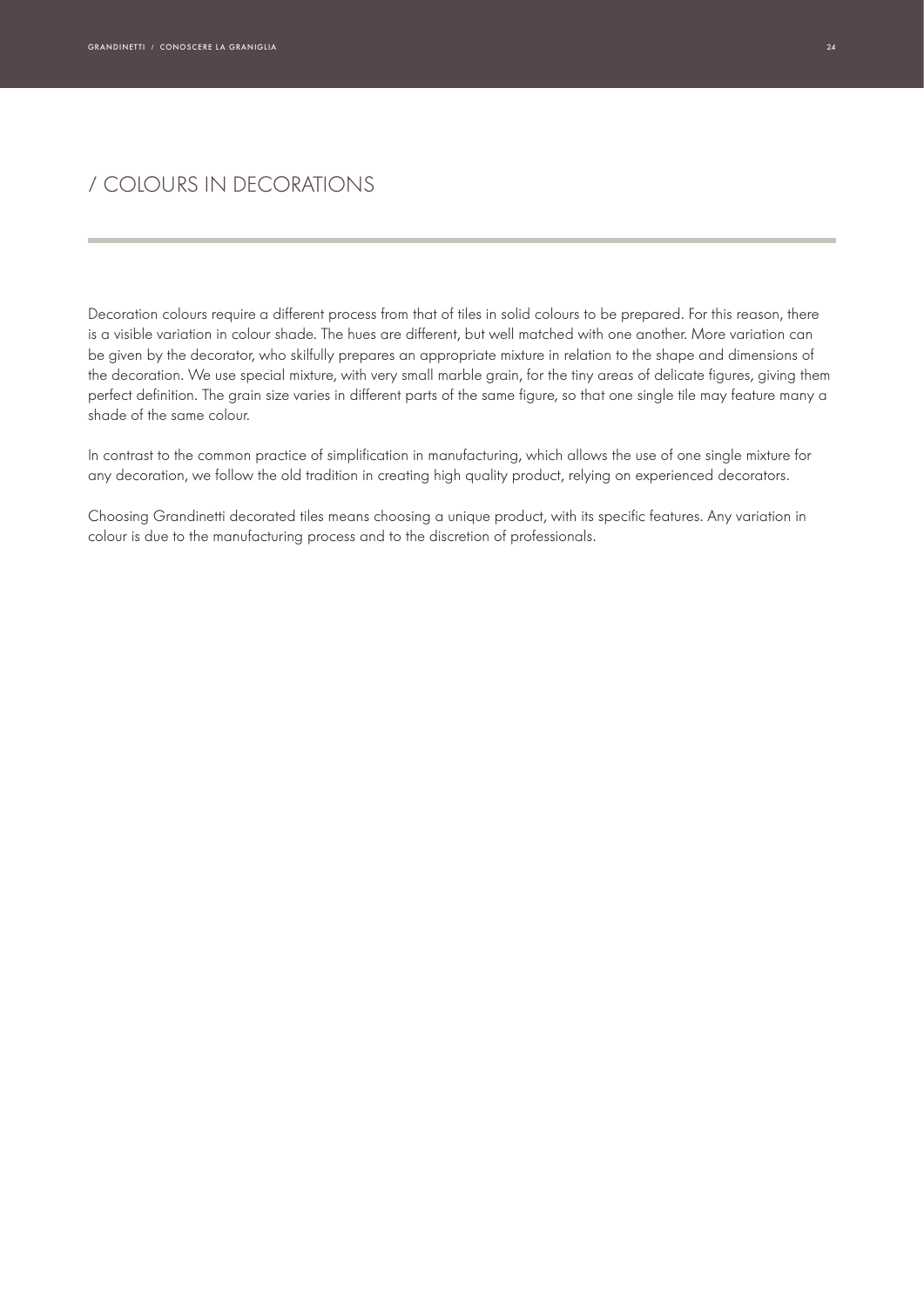### **WALL COVERINGS** / TESSELLATUM / DECEM / INCISI

#### **INTRODUCTION**

The Tiles for wall lining are made of a mixture of marble granules or chips and mineral powder with cement, water and natural colourings. They come out pre-finished, an after-laying finishing is need.

#### **DIMENSIONS AND WEIGHT**

100x100x12 mm– Kg/sqm 30 200x200x12 mm– Kg/sqm 30

Please follow the same instructions as for terrazzo tiles, at page.

As for the treatment, follow instructions in the section kitchen and bathroom, at page 16.

Apply the glue with a notched trowel on small areas, then position the tiles placing 3 mm spacers. Press carefully to level.

Let the adhesive stick, then putty the wall. Use a fine-grained grout (Mapei Keracolor o Kerakoll Fugabella). Cement grey colour is suitable for all the Tessellatum.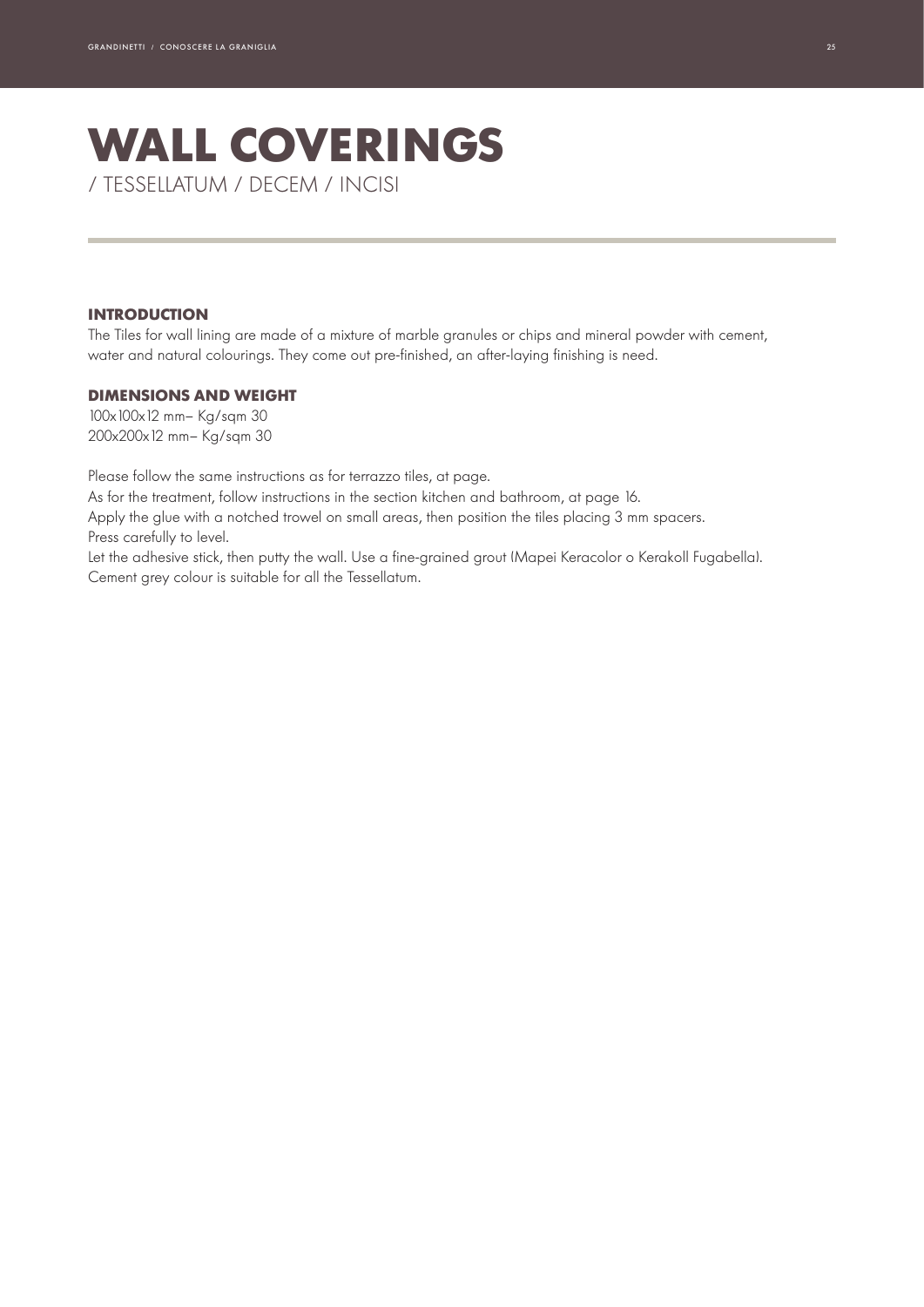#### **TESSELLATUM**

The Tessellatum needs to be laid with 3 mm spacers. Use a notched trowel for laying. Make sure that the tiles are well levelled. After laying, proceed to filling the entire surface. Use grout type Mapei Keracolor or Kerakoll Fugabella (preferably grey cement on all types of Tessellatum), follow the manufacturer's instructions. Once you have the dough, spread it over the entire surface with a rubber spatula making sure that the product penetrates well into all the joints (the level of the grout must be below the surface of the tiles). When finished (when the grout starts to "coagulate") remove the excess with a sponge. After 24 hours, pass the finish with stainless wire sponge.

#### **DECEM**

The Decem must be laid with normal glue for flooring and spacers from 2 mm to 6 mm. Make sure that the tiles are well levelled. After laying, proceed to filling the entire surface. Use grout, for example, Mapei Keracolor or Kerakoll Fugabella (preferably grey cement on all types of Tessellatum), follow the manufacturer's instructions. Once you have the dough, spread it over the entire surface with a rubber spatula making sure that the product penetrates well into all the joints (the level of the grout must be below the surface of the tiles). When finished (when the grout starts to "coagulate") remove the excess with a sponge. After 24 hours, pass the finish with stainless wire sponge.

#### **NOTES**

For models IP 12-13-15, proceed as in the previous chapter "TESSELLATUM".

For model IP 14, proceed with the laying, by pulling together the vertical sides and separating the horizontal ones 3mm. For the other models, perform the laying by pulling together the tiles completely. In all cases, grout exactly as in the previous chapter "TESSELLATUM".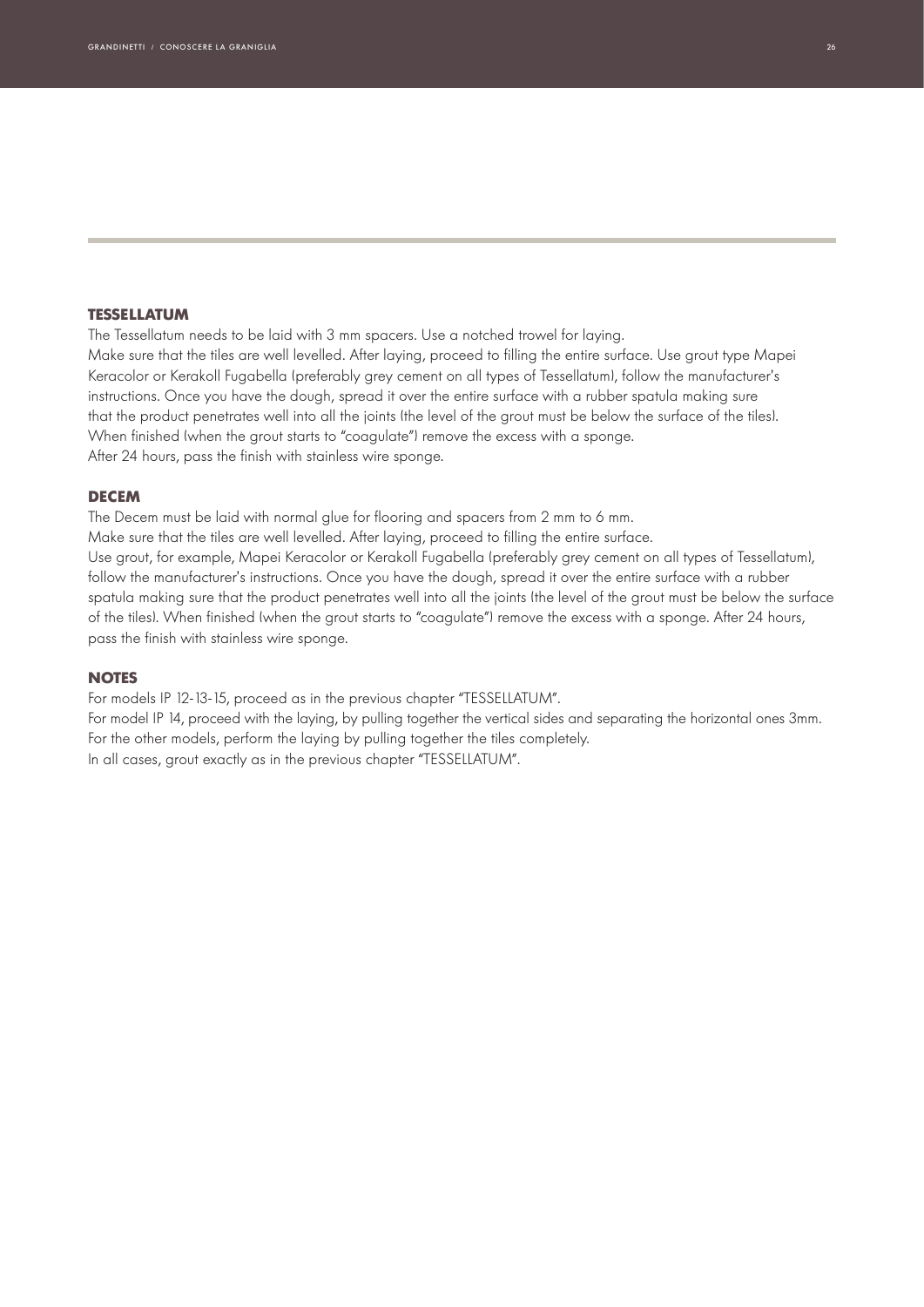## **ACCESSORIES**

Special terrazzo tiles are designed to realize stairs, kitchen and bathroom countertops, panel wood coatings, doorsteps and floors in special formats, even very large.

#### **THICKNESSES**

Cm 2 / Cm 4

#### **FINISHING**

Polished, antique, matt.

#### **FINISHING OF THE EDGES**

#### **Torus, feathered and chamfered, Owl-beak.**

Use very dried mixes and with the right quantity of cement in order to reduce to the maximum the shrinkage of strong anchor mortars. Steps and special pieces during processing are plastered (filling of holes). The plaster may be visible to the eye. Frequently it is possible to notice small spinning on walls, floors, etc.. sometimes they are structural adjustments. The steps in graniglia are affected by these phenomena occurring with the usual spinning in one or more parts of the step, often in an irrational way. Therefore, we recommend, before choosing this type of product, to ensure that surfaces of laying are suitable for the installation. As regards graniglia stairs, countertops and other accessories offer exceptional quality over time.

#### **LAYING / TIPS / FEATURES**

During the laying, use very dry mixes and with the right quantity of concrete, in order to avoid any crack on steps and the shrinkage of anchor grouts. Other laying methods are valid (included the usage of melted concrete in replacement of normal concrete on installation grout), as long as you keep in mind that you have to reduce to the maximum the shrinkage of anchor grout. Once having formed the foundation as mentioned above, apply by brush a coat of mortar (made of water and concrete) on the section underneath the step. Then complete the laying and proceed in this way for all the steps.

#### **Note**

During the processing stage, steps and complementary pieces are grouted (filling of holes). When the product is finished, grout may be visible to the eye. Frequently, in houses or building sites you can notice small cracks on walls, on floors, etc.: sometimes, they are just structural adjustments. Steps made of terrazzo tile are affected by these phenomena, which occur with usual cracks on one or more step's sections, often arisen irrationally. Therefore, before choosing this type of product, we recommend to ensure that the surfaces are suitable for installation. As regards wear resistance, terrazzo tile stairs offers exceptional quality over time.

#### **POLISHING OF SPECIAL TERRAZZO TILE FLOORS**

The laying is not different from what we've already said about normal terrazzo tile. Instead, as regards the polishing, you must follow this sequence:

- 1. Use 60 grit grinding wheel until the floor surface is flat. Some holes will appear.
- 2. Use 120 arit arinding wheel.
- 3. Grout the entire surface, using the specific grout, and make sure you close all the holes. Waiting time for the next phase: from 5 to 10 days, depending on the temperature/season.
- 4. (Note) As an alternative, you can use resinous grout: by doing so, there would be no waiting time.
- 5. Use again 120 grit grinding wheel until you remove all the grout from the surface.
- 6. Use 220-400-600-LUX grit grinding wheels.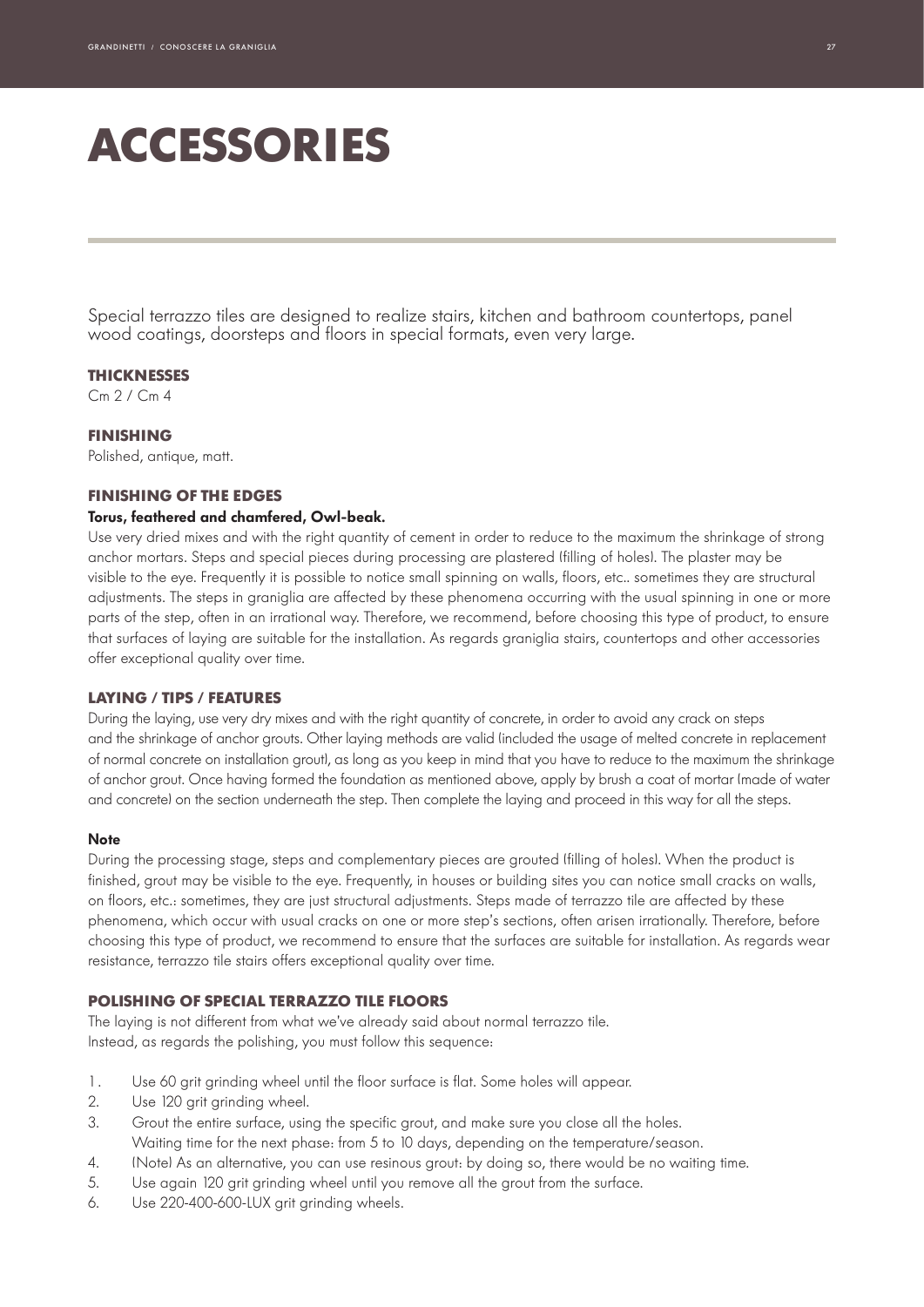## **INFORMATION AND SUGGESTIONS**

- Samples and colours in our display stands should be considered as only indicative, because the variable nature of the raw materials that make up terrazzo tiles may give rise to different shades of hue, also substantial.
- The colour of complementary pieces, skirting boards, decorations and plain colours may change in different tones between them.
- The continuous variability of the raw materials and the craftsmanship of the manufacture give rise to colour differences even in the same batch.
- For this fundamental and insurmountable limit of production, the seller can never guarantee homogeneity of colour of its floors. Complementary pieces (steps, doorsteps, countertops, etc.) are made of different grain sizes compared to those of terrazzo tiles.
- There may be even more substantial diversity of colour shades between different batches: for this reason, we recommend you to order all the material you need in a single commission.
- Customers choose the colour they want from those shown in our catalogue. Taking into account that there are differences of tone between plain colour and decorated terrazzo tile, it is preferable to avoid the combination of the same colours, in order to not underline these differences between them.
- Differences of tone are inevitable also between a sample and its batch, always because of the variability of raw materials that make up the artifact.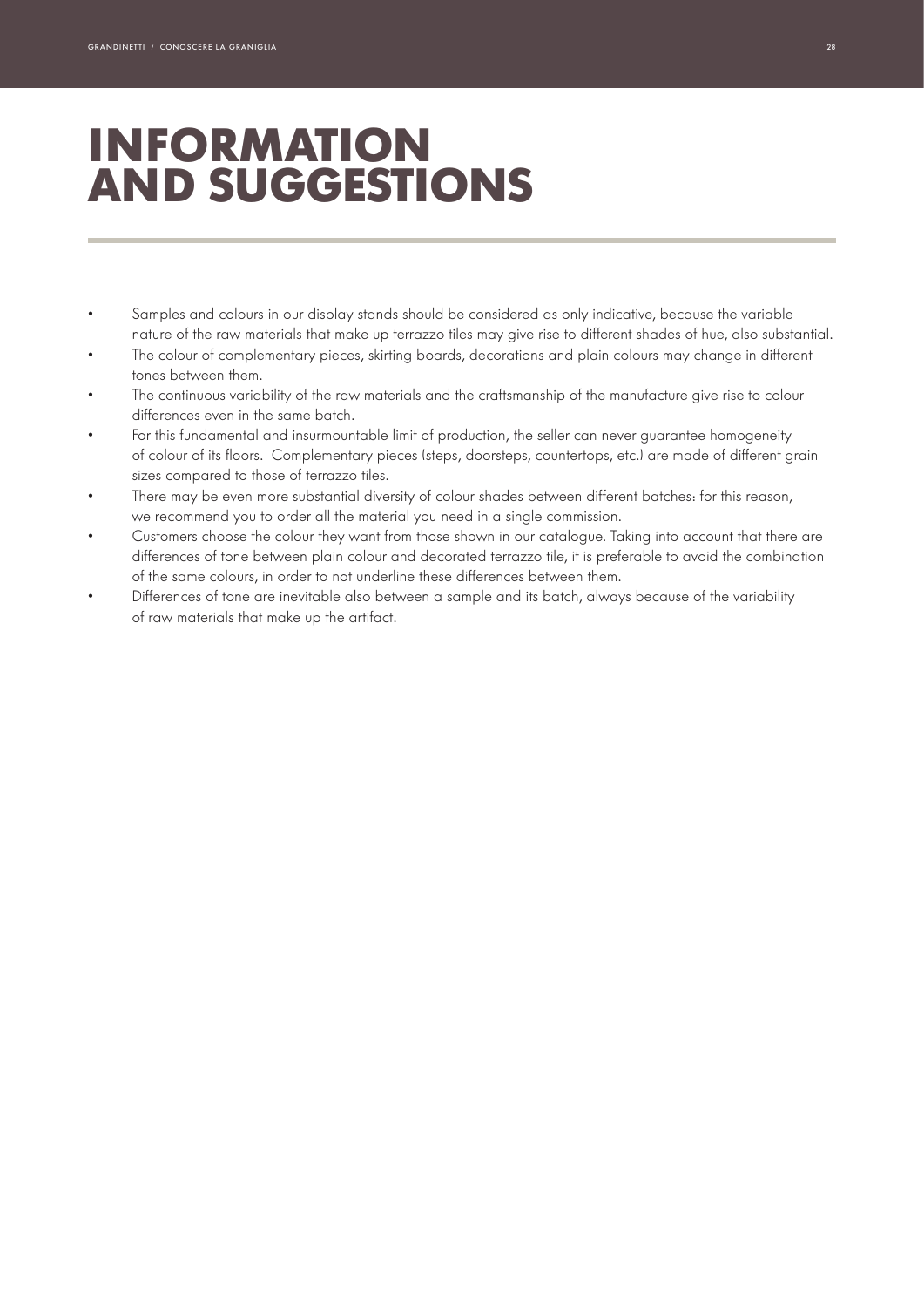# **TONES**

Terrazzo tiles (made of flakes or pebbles, more or less large), pastina tiles, cement tiles and all agglomerated materials we produce, are concrete structures obtained by a vibrating press and composed of mineral components, powders and marble flakes.

In some cases, in the mixture we add natural oxides: they have the purpose of colouring the entire mass.

The final product is obtained from a set of mixtures made from components that are variable in nature. Unlike other types of flooring, the colour is not due to an enamel or paint surface; for this reason, it is impossible to guarantee the absolute uniformity of tone, also in the same batch.

It should also be said that the surfaces of these floors, in contact with the air, undergo what is commonly referred to as "natural oxidation": this phenomenon tends to slowly even out the tone.

The difference of tone is further highlighted on floors polished after laying, rather than on polished, matt or antique finish floors.